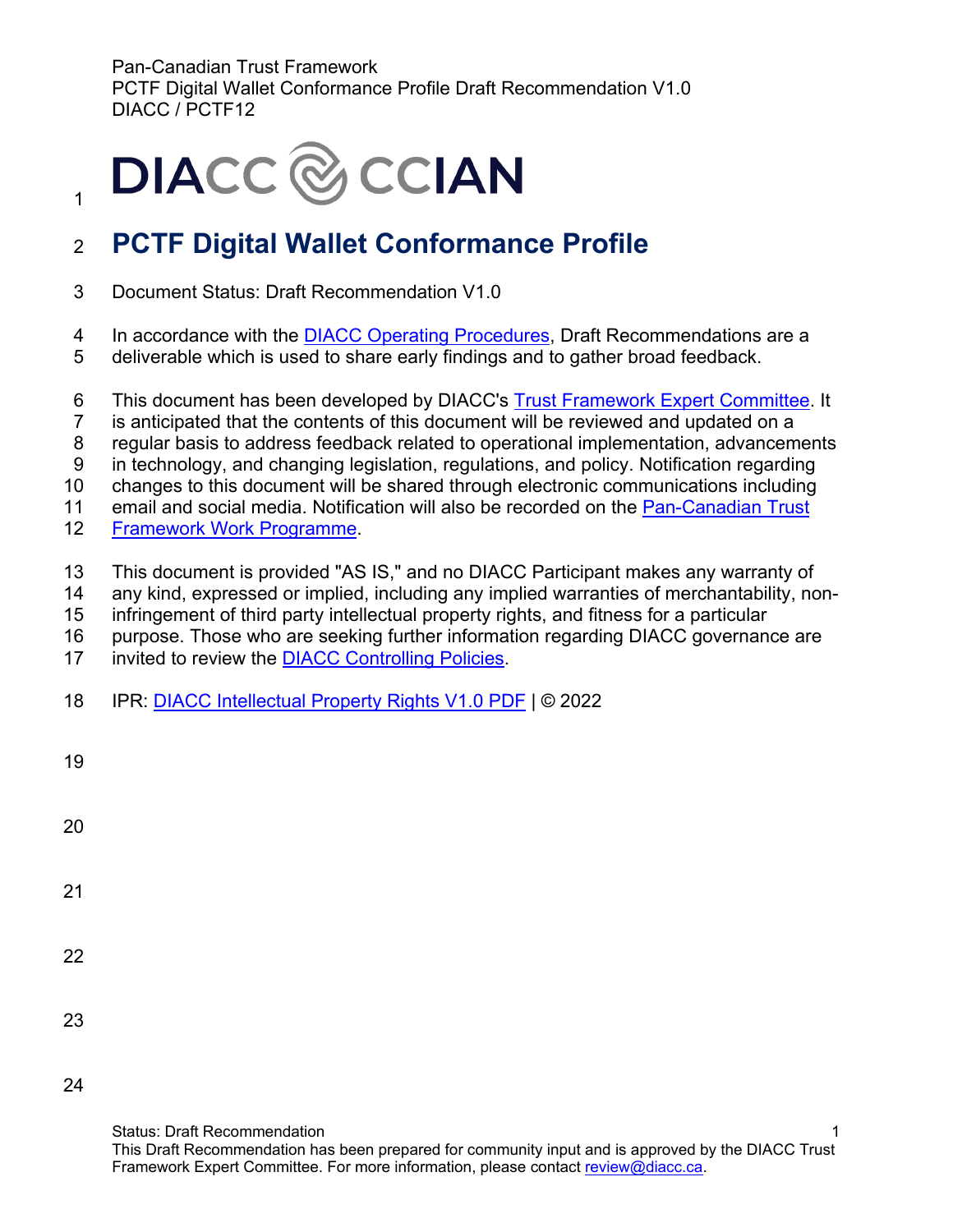| 25<br>26             |                                                                    |  |
|----------------------|--------------------------------------------------------------------|--|
| 27                   | <b>Table of Contents</b>                                           |  |
| 28<br>29<br>30<br>31 | 1. Introduction to the PCTF Digital Wallet Conformance Criteria  3 |  |
| 32                   |                                                                    |  |
| 33                   |                                                                    |  |
| 34                   |                                                                    |  |
| 35                   |                                                                    |  |
| 36<br>37             |                                                                    |  |
| 38                   |                                                                    |  |
| 39                   |                                                                    |  |
| 40                   |                                                                    |  |
| 41                   |                                                                    |  |
| 42                   |                                                                    |  |
| 43                   |                                                                    |  |
| 44                   |                                                                    |  |
| 45                   |                                                                    |  |
| 46                   |                                                                    |  |
|                      |                                                                    |  |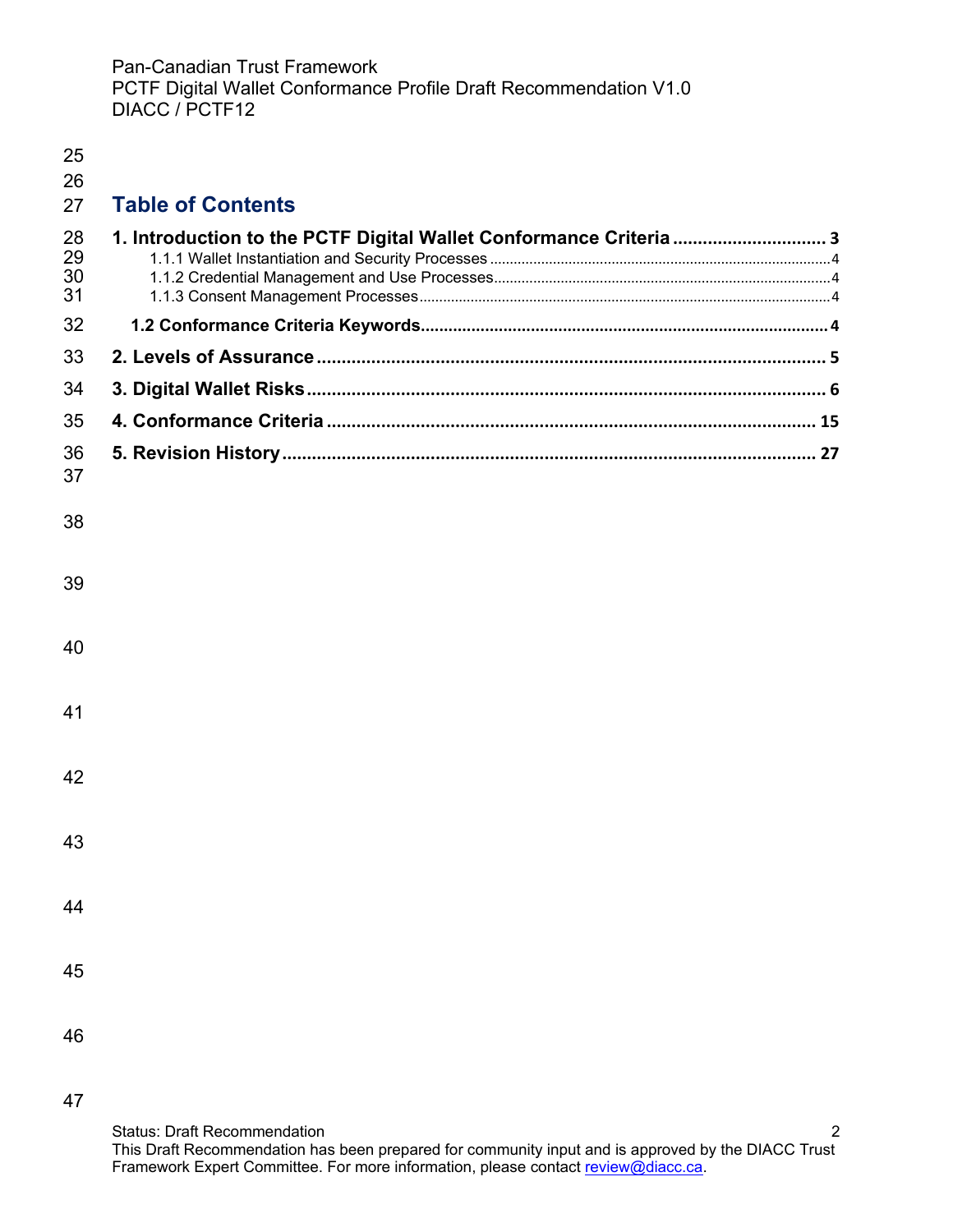### <span id="page-2-0"></span> **1. Introduction to the PCTF Digital Wallet Conformance Criteria**

This document specifies the conformance criteria for the Digital Wallet Profile of the

Pan-Canadian Trust Framework (PCTF). Conformance Criteria are central to the trust

framework because they specify the essential requirements agreed to by trust

framework participants to ensure the integrity of their processes. This integrity is

paramount because the output or result of a trusted process may be relied upon by

many participants across organizational, jurisdictional and sectoral boundaries.

 The PCTF Conformance Criteria are intended to complement existing privacy legislation and regulations.

**Note:** PCTF Conformance Criteria do not replace or supersede existing regulations;

 organizations and individuals are expected to comply with relevant legislation, policy and regulations in their jurisdiction.

The Digital Wallet Profile has been described in the PCTF Digital Wallet Component

Overview document. A Digital Identity Wallet is a tool a Person can use to create and

manage their own identities, collect "Verifiable Credentials (VCs)" from trusted entities

asserting who they are and what entitlements they have, and then control whether and

how they present these VCs to relying parties.

The Pan-Canadian Trust Framework consists of a set of modular or functional

components that can be independently assessed and certified for consideration as

trusted components. Building on a Pan-Canadian approach, the PCTF enables the

public and private sector to work collaboratively to safeguard digital identities by

standardizing processes and practices across the Canadian digital ecosystem.

The Digital Identity Wallet Profile partially overlaps with some of PCTF's components,

notably the Authentication, Notice and Consent, and Credentials components. While

there is overlap with other PCTF components, the Conformance Criteria within is

intended to address the full scope of establishing a trusted Digital Identity Wallet.

This Profile is organized by the trusted processes which are required for a trustworthy

Digital Identity Wallet. The integrity of a Trusted Process is paramount because many

Participants may rely on the output of the process, often across jurisdictional,

- organizational, and sectoral boundaries, and over the short-term and long-term. A
- process is considered to be a Trusted Process when it is assessed and certified as
- conforming to this Conformance Criteria.
- This document includes discussion and details about Risk considerations for Digital

Wallet conformance. As an entity looks to demonstrate conformance with this

#### Status: Draft Recommendation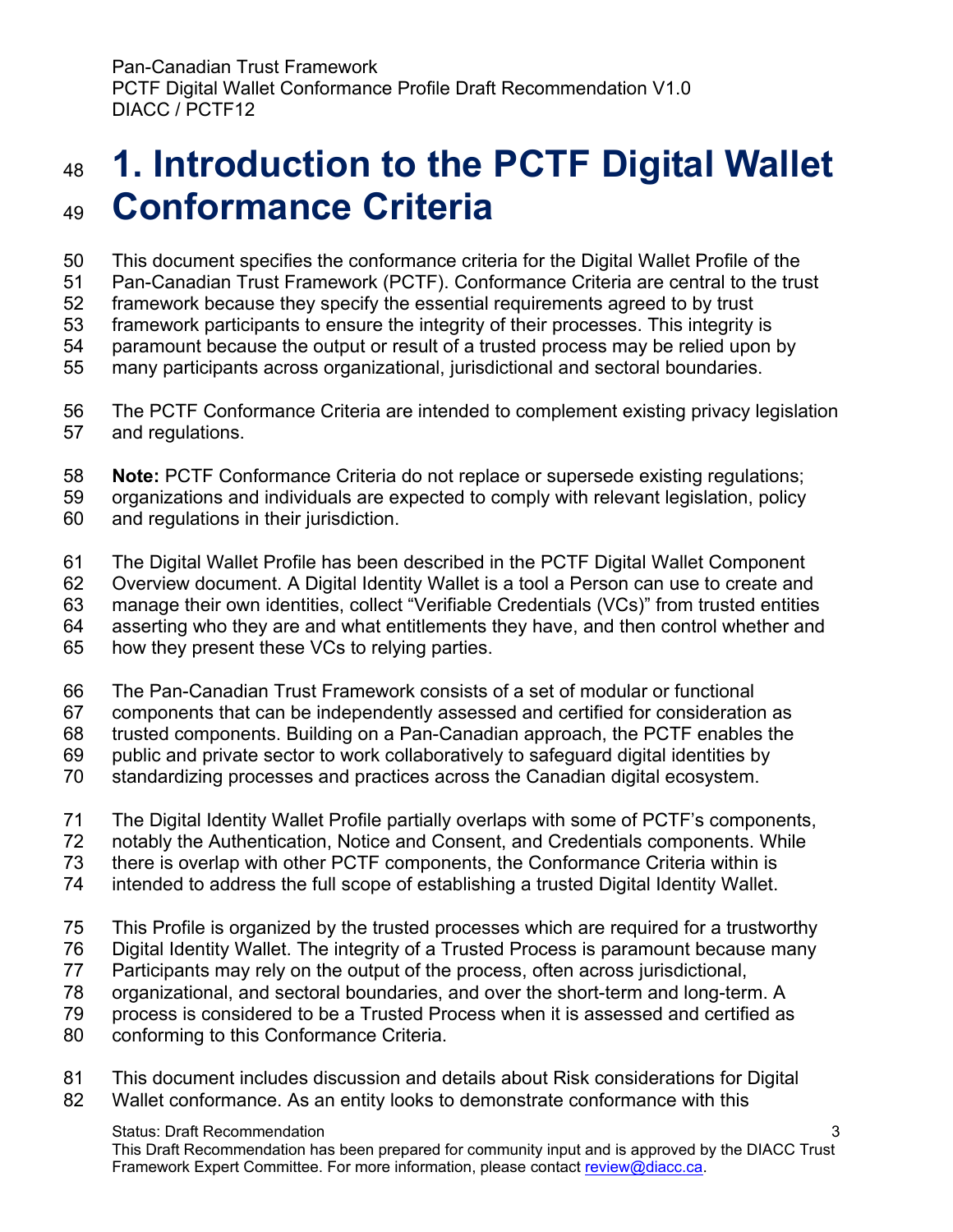- framework there should be consideration for the Relying Party's risk tolerance and that
- risk controls are consistently implemented in a manner that is not too lenient or
- stringent.
- The Conformance Criteria are a series of statements and requirements that will provide
- the foundational considerations for the entity looking to assess their digital Wallet.
- These conformance criteria statements form the basis of assessment for all
- components of the Pan Canadian Trust Framework.
- Once an entity completes the conformance review and satisfies the assessment activity
- for all conformance criteria they will be considered compliant with the PCTF Digital
- Wallet Component framework. To receive the DIACC Verified by Viola certificate the
- participant needs to complete the assessment for the core components of the
- framework. (note: this language in this paragraph needs to be verified but the intention
- is to outline what happens when a participant completes the assessment)
- The PCTF Digital Wallet Profile defines the following trusted processes in 3 broad categories:

#### <span id="page-3-0"></span>**1.1.1 Wallet Instantiation and Security Processes**

- 99 1. Create Digital Wallet
- 2. Register Digital Wallet
- 3. Authentication

#### <span id="page-3-1"></span>**1.1.2 Credential Management and Use Processes**

- 103 1. Request Verifiable Credential
- 2. Store Verifiable Credential
- 3. Manage Verifiable Credential
- 4. Display Verifiable Credential
- 5. Render Verifiable Credential
- 6. Present Proof

#### <span id="page-3-2"></span>**1.1.3 Consent Management Processes**

110 1. Express Consent

### <span id="page-3-3"></span>**1.2 Conformance Criteria Keywords**

- 112 Throughout this document the following terms indicate the precedence and/or general<br>113 rigidity of the conformance criteria and are to be interpreted as noted below.
- rigidity of the conformance criteria and are to be interpreted as noted below.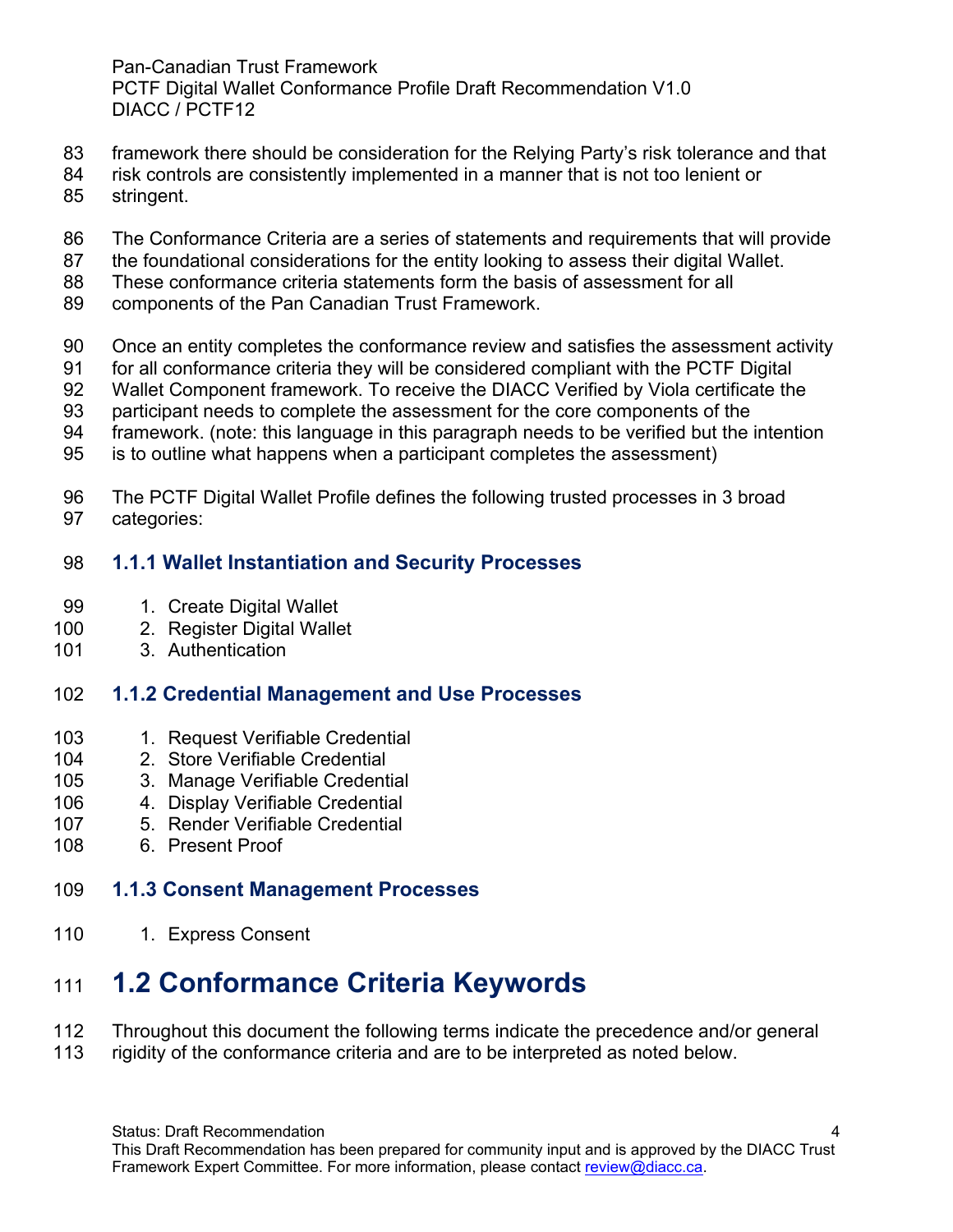- **MUST** means that the requirement is absolute as part of the Conformance Criteria.
- **MUST NOT** means that the requirement is an absolute prohibition of the Conformance Criteria.
- 118 **SHOULD** means that while there may exist valid reasons in particular circumstances to ignore the requirement, the full implications must be understood and carefully weighed before choosing to not adhere to the Conformance Criteria or choosing a different option as specified by the Conformance Criteria. The rationale for not adhering to a criterion should be documented in cases where Conformance Criteria are not adhered to.
- **SHOULD NOT** means that a valid exception reason may exist in particular circumstances when the requirement is acceptable or even useful, however, the full implications should be understood and the case carefully weighed before choosing to not conform to the requirement as described.
- 128 MAY means that the requirement is discretionary but recommended.
- **Note:**
- The above listed keywords appear in **bold** typeface and ALL CAPS throughout 131 this conformance profile.

## <span id="page-4-0"></span>**2. Levels of Assurance**

It is essential that *Participants* in a digital ecosystem have a way to evaluate the

robustness and trustworthiness of transactions within that ecosystem. In order to do so,

*Participants* must share a common vocabulary that describes the level of confidence

they can associate with an *Entity* or transaction, as well as a common way in which to

determine that level of confidence.

In the Pan-Canadian Trust Framework™ (PCTF), a *Level of Assurance* (LoA)

- represents the level of confidence an *Entity* may place in the processes and other
- conformance criteria defined in any given component of the PCTF. *Levels of Assurance*
- are elemental in creating networks of trust. Levels of Assurance models only work if all
- *Participants* in a digital ecosystem are able to interpret them consistently. It is therefore
- critical that all *Participants* in an ecosystem agree upon a minimum set of criteria for
- each *Level of Assurance*. Only then will a *Relying Party* in that ecosystem be able to
- properly evaluate the risks inherent in a relationship or transaction, and the *Level of Assurance* that can be placed in *Participants*, *Credentials*, and those transactions. The
- components of the PCTF describe the detailed conformance criteria that should be used
- to evaluate such *Levels of Assurance* in the context of a given PCTF component.
- For the most up to date guidance regarding Levels of Assurance, please reference the PCTF Assurance Maturity Model Draft Recommendation V1.0.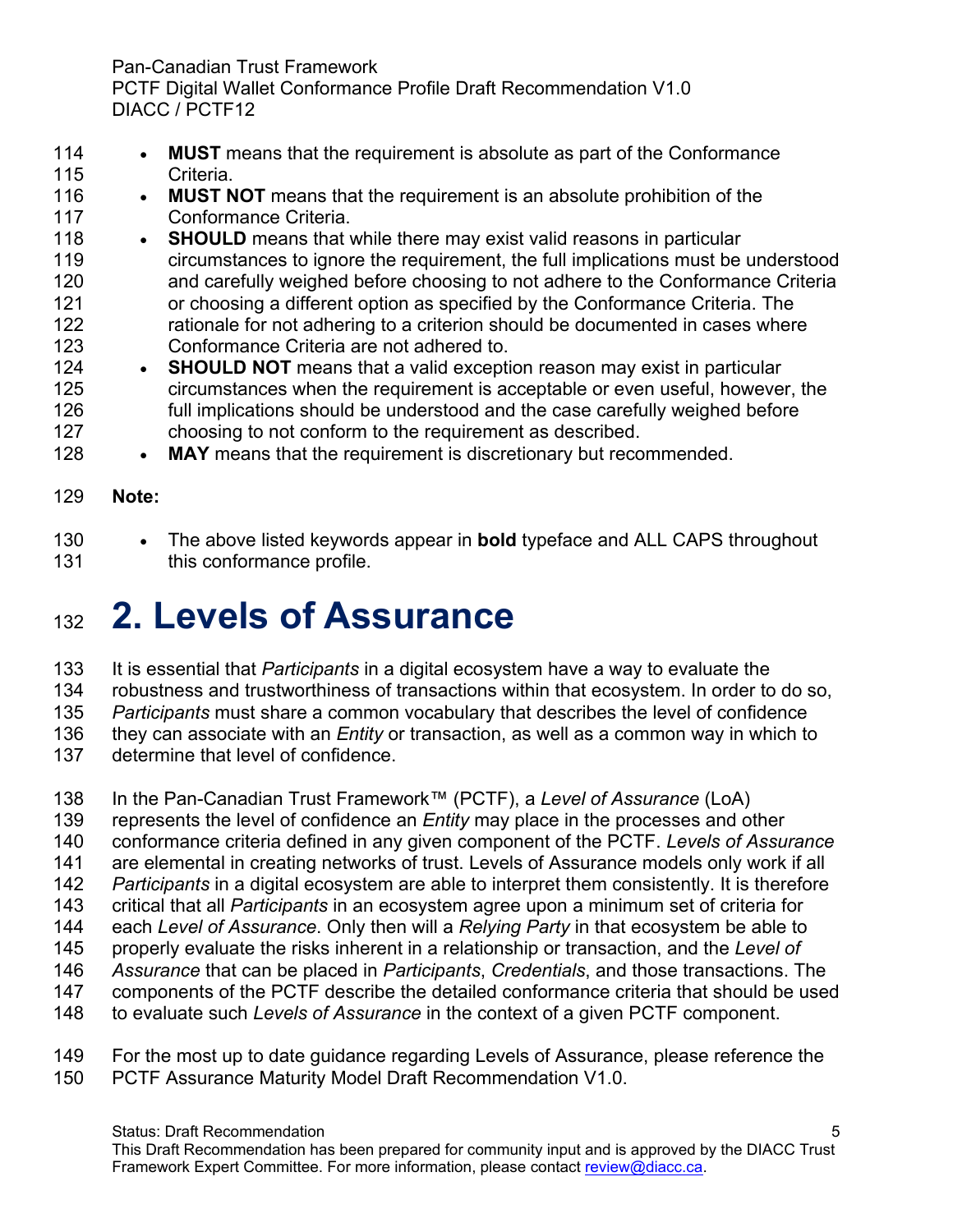## <span id="page-5-0"></span><sup>151</sup> **3. Digital Wallet Risks**

- 152 Digital Wallets provide an important role in the foundation for trust in a digital
- 153 ecosystem. In addition to any Privacy Impact Assessments an Entity might perform, it is
- 154 important that Organizations participating in a trust ecosystem understand the risks that
- 155 exist with the use of Digital Wallets. Figure 3 contains an illustrative table of risks to
- Digital Wallets and examples of mitigation strategies.

| 154a | Type of<br><b>Risk</b>                                                                       | <b>Threat</b><br>category             | <b>Threat</b><br>scenario /<br><b>Vulnerability</b>                                                           | <b>Additional info</b>                | <b>Threat Agent</b>  | Impact                                                                                                                                                                                                                                                                                        | <b>Proposed safeguards</b><br>(e.g., input to<br>conformance<br>requirements)                                                                                                                                                                                                                                                                                                                                                                                                                                                                          |
|------|----------------------------------------------------------------------------------------------|---------------------------------------|---------------------------------------------------------------------------------------------------------------|---------------------------------------|----------------------|-----------------------------------------------------------------------------------------------------------------------------------------------------------------------------------------------------------------------------------------------------------------------------------------------|--------------------------------------------------------------------------------------------------------------------------------------------------------------------------------------------------------------------------------------------------------------------------------------------------------------------------------------------------------------------------------------------------------------------------------------------------------------------------------------------------------------------------------------------------------|
| 154b | Infosec/<br>wallet<br>security<br>$\rightarrow$ harm<br>to Holder                            | Wallet<br>product<br>quality<br>risk. | <b>Wallet contains</b><br>software<br>vulnerabilities<br>that can be<br>exploited by a<br>malicious<br>actor. | Accidental or<br>malicious<br>intent. | Hacker /<br>attacker | Harm to<br>ecosystem<br>participants -<br>trust in<br>ecosystem;<br>reputational risk<br>of ecosystem as<br>a whole and to<br>trustmark if it has<br>a trustmark.<br>Harm to Holder:<br>Identity theft<br>Financial<br>harm<br>Loss of<br>privilege /<br>access / use<br>Reputational<br>harm | Wallet undergoes<br>certification process and<br>has trust mark proving<br>implementer follows<br>acceptable product<br>development process<br>throughout entire wallet<br>lifecycle:<br>R&D / launch of wallet<br>product<br>Use (includes<br>instantiation /<br>personalization of<br>wallet by Holder)<br>Sunset<br>Considerations for<br>supply chain integrity<br>validation, security in<br>the SDLC, 3rd party<br>security assessments,<br>vulnerability<br>management process.<br>Speaks to need for<br>ongoing assessment /<br>certification. |
|      | Infosec/<br>wallet<br>lifecycle<br>manage<br>ment $\rightarrow$<br>user<br>inconven<br>ience | Wallet<br>product<br>quality<br>risk. | Wallet is no<br>longer<br>supported and<br>is obsolete.                                                       |                                       | N/A                  | Holder is unable<br>to perform<br>required<br>transactions.                                                                                                                                                                                                                                   | Holder acquires<br>another Wallet that also<br>complies with industry<br>standards as proved by<br>trust mark.<br>[Consider] Wallet<br>represented in trust<br>registries (e.g., DIACC<br>list of certified wallets).                                                                                                                                                                                                                                                                                                                                  |

Status: Draft Recommendation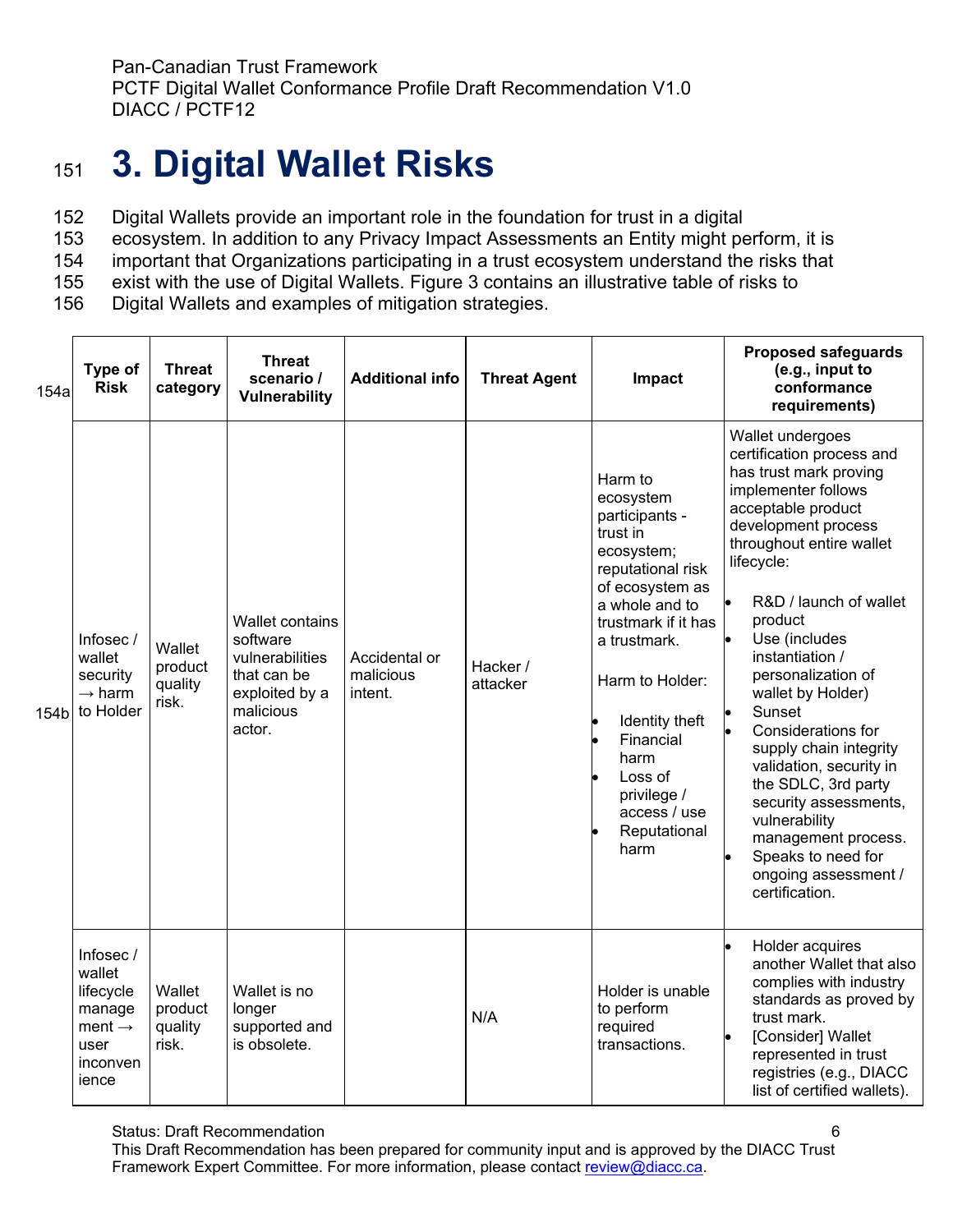| 154c |                                                                                              |                                       |                                                                                          |                                                                                                     |                                |                                                                | Holder chooses wallet<br>from trusted registry.<br>Wallet undergoes<br>certification process<br>and has trust mark<br>proving implementer<br>follows acceptable<br>product development<br>process throughout<br>entire wallet lifecycle:                                              |
|------|----------------------------------------------------------------------------------------------|---------------------------------------|------------------------------------------------------------------------------------------|-----------------------------------------------------------------------------------------------------|--------------------------------|----------------------------------------------------------------|---------------------------------------------------------------------------------------------------------------------------------------------------------------------------------------------------------------------------------------------------------------------------------------|
|      |                                                                                              |                                       |                                                                                          |                                                                                                     |                                |                                                                | R&D / launch of<br>wallet product<br>use (includes<br>$\circ$<br>instantiation /<br>personalization of<br>wallet by Holder)<br>Sunset<br>$\circ$                                                                                                                                      |
|      |                                                                                              |                                       |                                                                                          |                                                                                                     |                                |                                                                | Considerations for<br>supply chain integrity<br>validation, security in<br>the SDLC, 3rd party<br>security assessments,<br>vulnerability<br>management process.                                                                                                                       |
|      |                                                                                              |                                       |                                                                                          |                                                                                                     |                                |                                                                | Speaks to need for<br>ongoing assessment /<br>certification.                                                                                                                                                                                                                          |
|      |                                                                                              |                                       |                                                                                          |                                                                                                     |                                |                                                                | Note: not sure how the<br>wallet could notify the user<br>something is wrong                                                                                                                                                                                                          |
| 154d | Infosec/<br>wallet<br>lifecycle<br>manage<br>ment $\rightarrow$<br>user<br>inconven<br>ience | Wallet<br>product<br>quality<br>risk. | Wallet is no<br>longer<br>supported and<br>is obsolete.                                  | Wallet is<br>unable to<br>interoperate<br>with an Issuer<br>or Verifier<br>needed by the<br>Holder. | N/A                            | Holder is unable<br>to perform<br>required<br>transactions.    | [Consider] Wallet<br>represented in trust<br>registries (e.g., DIACC<br>list of certified wallets).<br>Holder chooses wallet<br><b>le</b><br>from trusted registry.<br>Holder acquires<br>another Wallet that also<br>complies with industry<br>standards as proved by<br>trust mark. |
| 154e | Infosec/<br>wallet<br>security<br>$\rightarrow$ harm<br>to Holder                            | Wallet<br>product<br>quality<br>risk. | Malicious<br>actors develop<br>Wallet with<br>intent to harm<br>Holder or<br>impersonate | <b>Malicious</b><br>actors place<br>wallet in Apple<br>and Google<br>app stores.                    | Malicious wallet<br>developer. | Phishing.<br>Impersonate<br>or otherwise<br>harm to<br>Holder. | Holder can identify and<br>authenticate a certified<br>Wallet.<br>Speaks to need for<br>le<br>registries for user to                                                                                                                                                                  |

#### Status: Draft Recommendation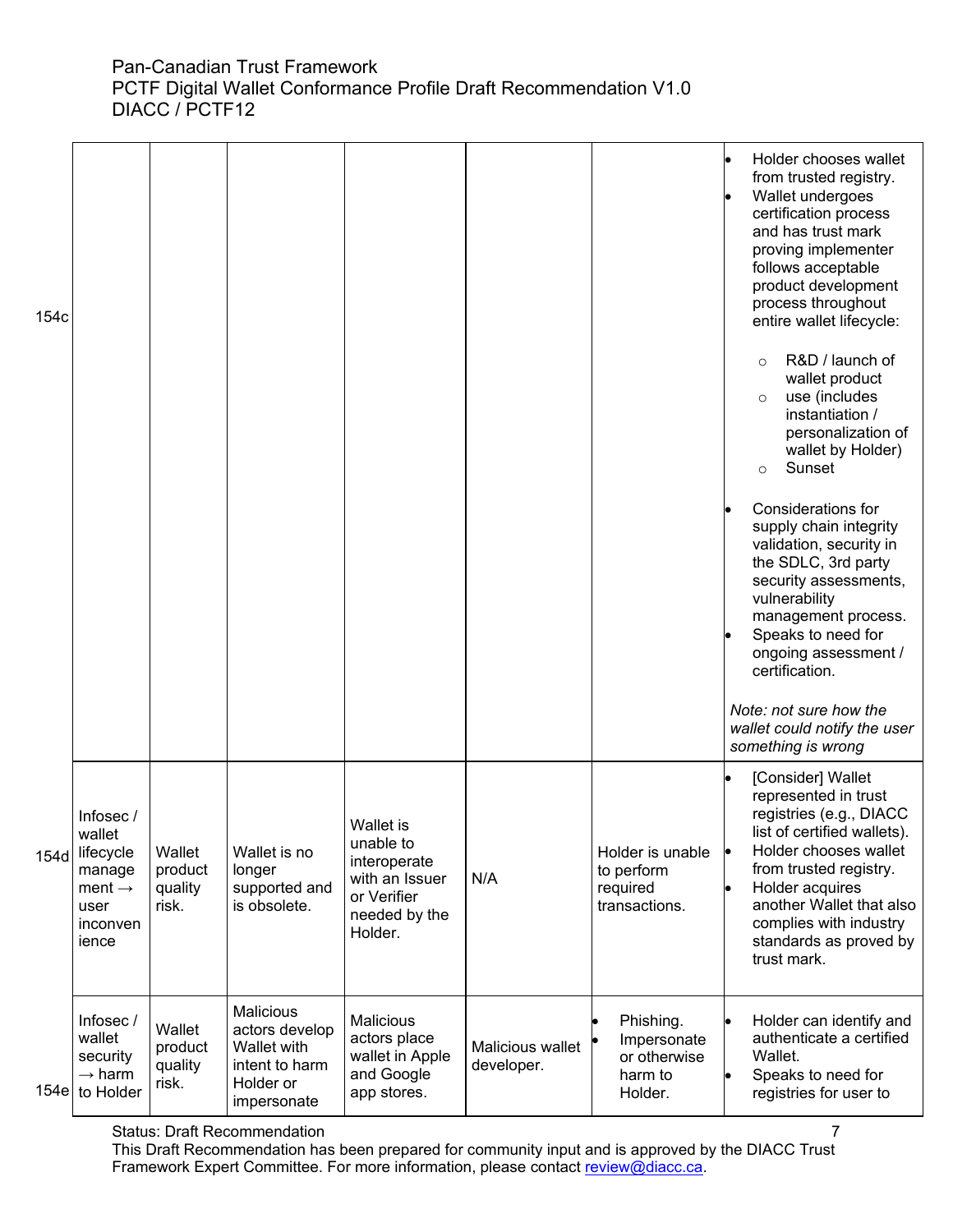|      |                                                                                                |                                                                 | Holder.                                                                                                                                              |                                                                                                     |                                          |                                                                                                                                                                                                                        | check certification.                                                                                                                                                                                                                                                                                                                                                     |
|------|------------------------------------------------------------------------------------------------|-----------------------------------------------------------------|------------------------------------------------------------------------------------------------------------------------------------------------------|-----------------------------------------------------------------------------------------------------|------------------------------------------|------------------------------------------------------------------------------------------------------------------------------------------------------------------------------------------------------------------------|--------------------------------------------------------------------------------------------------------------------------------------------------------------------------------------------------------------------------------------------------------------------------------------------------------------------------------------------------------------------------|
| 154f | Infosec /<br>wallet<br>lifecycle<br>manage<br>ment $\rightarrow$<br>user<br>inconven<br>ience. | Wallet<br>product<br>quality<br>risk.                           | Wallet does<br>not implement<br>/ conform<br>industry<br>standards.                                                                                  | Wallet is<br>unable to<br>interoperate<br>with an Issuer<br>or Verifier<br>needed by the<br>Holder. | Wallet<br>developer.                     | Denial of<br>Service to the<br>Holder.<br>Holder is<br>unable to<br>perform<br>required<br>transactions.<br>Issuer unable<br>to issue.<br>Verifier not<br>able to<br>engage in a<br>transaction<br>with the<br>Holder. | Wallet implements<br>industry standards as<br>proved by trust mark.<br>Trust mark needs to<br>ensure requirements<br>for compliance to<br>industry standards.<br>Wallet must conform /<br>implement relevant<br>industry standards<br>(e.g., W3C Verifiable<br>Credentials, DIF, DID,<br>Governance<br>Framework, etc.).                                                 |
| 154g | Infosec /<br>Issuer/V<br>erifier<br>security<br>$\rightarrow$ harm<br>to<br>Holder.            | Issuer/V<br>erifier<br>product<br>quality<br>risk.              | Hosted / cloud<br>platform<br>(Issuers,<br>Verifiers etc.)<br>has<br>inadequate<br>technical<br>security<br>controls and<br>Management<br>Practices. |                                                                                                     | Hacker.                                  | System is easily<br>compromised,<br>which could<br>expose data<br>stored within the<br>Wallet, or allow a<br>sophisticated<br>attacker to issue<br>fake documents.                                                     | All participants in the<br>ecosystem undergo<br>certification process<br>and have trust mark<br>proving conformance to<br>the standard.<br>Considerations for<br>supply chain integrity<br>validation, security in<br>the SDLC, 3rd party<br>security assessments,<br>vulnerability<br>management process<br>Speaks to need for<br>ongoing assessment /<br>certification |
| 154h | Infosec/<br>key<br>manage<br>ment<br>security<br>$\rightarrow$ harm<br>to Holder               | Device<br>security<br>risks /<br>key<br>manage<br>ment<br>risk. | Device does<br>not support<br>required<br>security<br>functions for<br>specific/target<br>LOA(s)                                                     | Device lacks<br>adequate key<br>management<br>capability.                                           | Malicious actor<br>(local or<br>remote). | Major:<br>Compromised<br>keys /<br>compromised<br>wallet / privacy<br>breach / identity<br>theft.                                                                                                                      | Wallet explicitly<br>supports devices and<br>OS versions with<br>adequate / evaluated<br>key management<br>capability.<br>Notes:<br>this includes key<br>management functions<br>& high-impact security<br>functions managed on<br>same device as wallet<br>software as well as                                                                                          |

Status: Draft Recommendation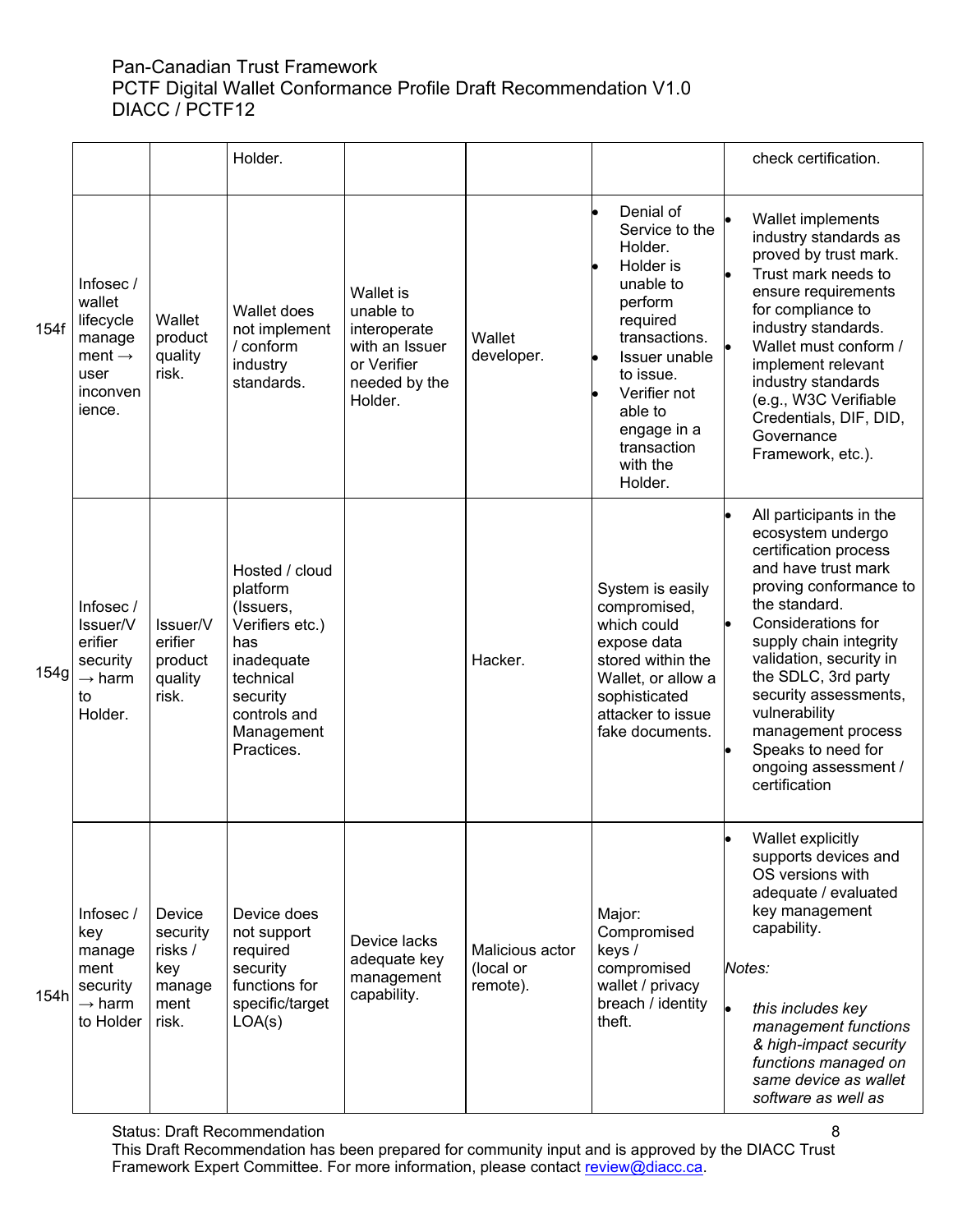| Backup and recovery<br>processes to be<br>defined for the<br>Infosec /<br>Backup/r<br>Major:<br>Malicious actor<br>Compromised<br>ecovery<br>key<br>steals secret<br>assessed as part of the<br>risks /<br>Malicious actor<br>Weak backup /<br>keys /<br>manage<br>keys using<br>certification process.<br>(local or<br>ment<br>recovery<br>compromised<br>key<br>backup /<br>Backups must have<br>wallet / privacy<br>l.<br>remote).<br>security<br>manage<br>process.<br>recovery<br>same LOA protections<br>$\rightarrow$ harm<br>breach / identity<br>ment<br>mechanism.<br>as the original<br>risks.<br>theft.<br>to Holder<br>protections.<br>Wallet<br>$\bullet$<br>software<br>does not<br>have<br>adequate<br>key<br><b>Wallet uses</b><br>manage-<br>adequate/evaluated<br>Wallet<br>ment<br>Infosec /<br>Wallet<br>Major:<br>key management<br>software does<br>protections.<br>key<br>Compromised<br>security<br>software and/or<br>not support<br><b>Malicious</b><br>risks /<br>$\bullet$<br>Malicious actor<br>keys /<br>manage<br>hardware with non-<br>required<br>actor steals<br>(local or<br>compromised<br>key<br>ment<br>exportable keys.<br>security<br>secret keys<br>wallet / privacy<br>security<br>remote).<br>manage<br>functions for<br>(e.g., steals<br>breach / identity<br>$\rightarrow$ harm<br>ment<br>specific/target<br>key from<br>theft.<br>to Holder<br>risks.<br>$LOA(s)$ .<br>software) will depend on<br>memory,<br>LOA.<br>cracks<br>white box<br>crypto,<br>power<br>analysis).<br>Device<br>software does<br>Infosec /<br>Authentic<br>Device lacks<br>Unauthor<br>not support<br>ATO / privacy<br>Wallet prohibits specific<br>ized use<br>adequate user<br>Non-Holder<br>ation<br>required<br>devices and OS versions -<br>breach / identity<br>of the<br>authentication<br>security<br>controls<br>access.<br>LOA driven requirements.<br>theft.<br>functions for<br>$\rightarrow$ harm<br>wallet.<br>capability.<br>to Holder<br>specific / target<br>$LOA(s)$ .<br>Sensitive<br>Infosec/<br>Data<br>Sensitive data  •<br>If sensitive data<br>Unintentional or<br>analytics<br>information<br>Malicious actor.<br>data<br>leakage in<br>required in analytics,<br>intentional.<br>in the<br>analytics<br>being passed<br>analytics<br>ensure anonymized<br><b>Status: Draft Recommendation</b><br>9 |      |  |  |  | device external to the<br>wallet software.<br>"Adequate" (FIPS for<br>hardware, NIST for<br>software) will depend<br>on LOA. |
|-------------------------------------------------------------------------------------------------------------------------------------------------------------------------------------------------------------------------------------------------------------------------------------------------------------------------------------------------------------------------------------------------------------------------------------------------------------------------------------------------------------------------------------------------------------------------------------------------------------------------------------------------------------------------------------------------------------------------------------------------------------------------------------------------------------------------------------------------------------------------------------------------------------------------------------------------------------------------------------------------------------------------------------------------------------------------------------------------------------------------------------------------------------------------------------------------------------------------------------------------------------------------------------------------------------------------------------------------------------------------------------------------------------------------------------------------------------------------------------------------------------------------------------------------------------------------------------------------------------------------------------------------------------------------------------------------------------------------------------------------------------------------------------------------------------------------------------------------------------------------------------------------------------------------------------------------------------------------------------------------------------------------------------------------------------------------------------------------------------------------------------------------------------------------------------------------------------------------------------------------------------------------------------------------------------------------------------------------------|------|--|--|--|------------------------------------------------------------------------------------------------------------------------------|
| 154i<br>154k                                                                                                                                                                                                                                                                                                                                                                                                                                                                                                                                                                                                                                                                                                                                                                                                                                                                                                                                                                                                                                                                                                                                                                                                                                                                                                                                                                                                                                                                                                                                                                                                                                                                                                                                                                                                                                                                                                                                                                                                                                                                                                                                                                                                                                                                                                                                          | 154i |  |  |  | corresponding LOA and                                                                                                        |
|                                                                                                                                                                                                                                                                                                                                                                                                                                                                                                                                                                                                                                                                                                                                                                                                                                                                                                                                                                                                                                                                                                                                                                                                                                                                                                                                                                                                                                                                                                                                                                                                                                                                                                                                                                                                                                                                                                                                                                                                                                                                                                                                                                                                                                                                                                                                                       |      |  |  |  | Note: "adequate" (NIST for                                                                                                   |
|                                                                                                                                                                                                                                                                                                                                                                                                                                                                                                                                                                                                                                                                                                                                                                                                                                                                                                                                                                                                                                                                                                                                                                                                                                                                                                                                                                                                                                                                                                                                                                                                                                                                                                                                                                                                                                                                                                                                                                                                                                                                                                                                                                                                                                                                                                                                                       |      |  |  |  |                                                                                                                              |
|                                                                                                                                                                                                                                                                                                                                                                                                                                                                                                                                                                                                                                                                                                                                                                                                                                                                                                                                                                                                                                                                                                                                                                                                                                                                                                                                                                                                                                                                                                                                                                                                                                                                                                                                                                                                                                                                                                                                                                                                                                                                                                                                                                                                                                                                                                                                                       |      |  |  |  |                                                                                                                              |

Status: Draft Recommendation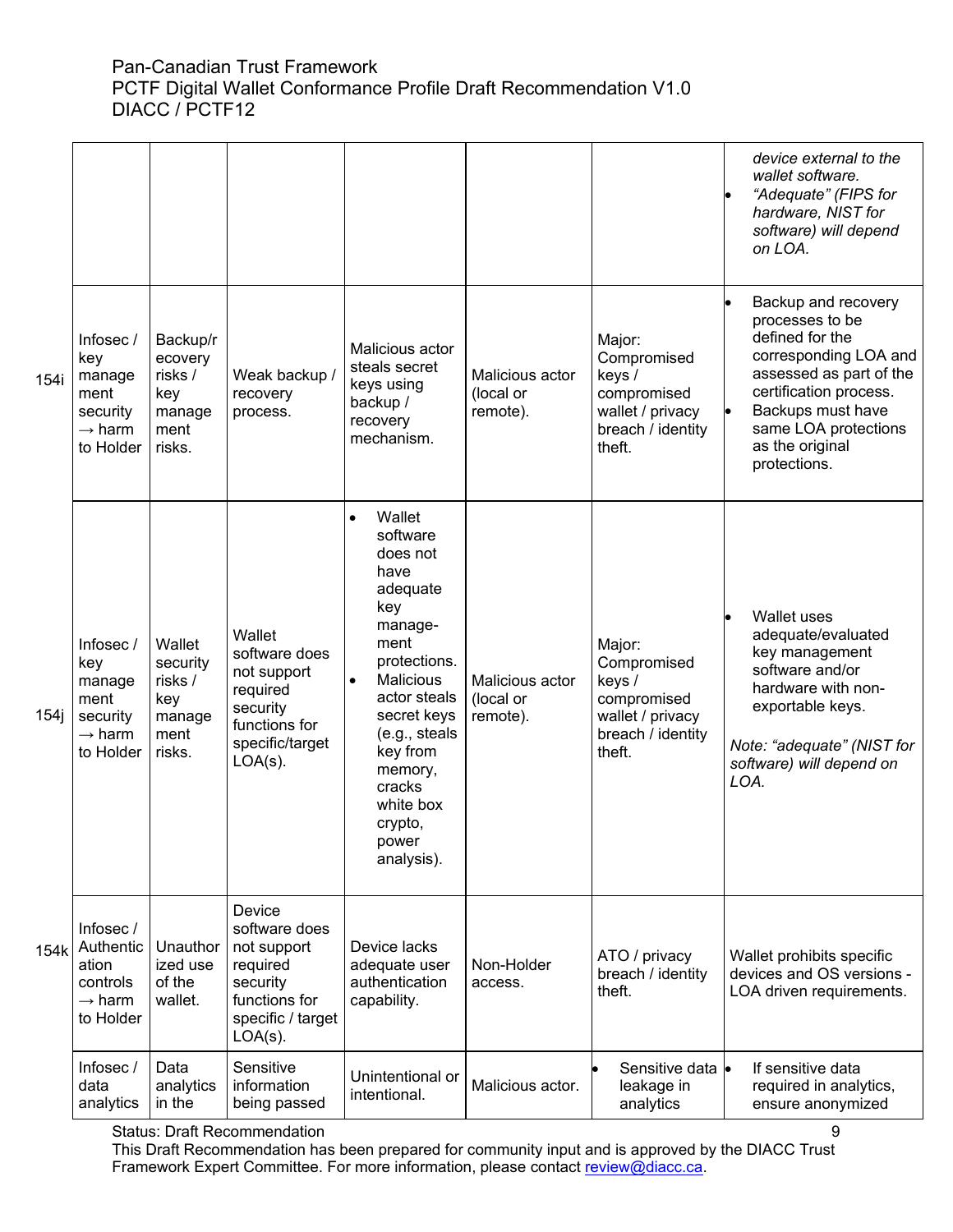| 1541     | $\rightarrow$ harm<br>to Holder                                                             | wallet.                                   | in data<br>analytics<br>collection.                               |                                                                                                                                           |                                                                    | data.<br>Privacy<br>breach /<br>identity theft.                                  | before being sent -<br>including before saved<br>to local storage in<br>offline modes and also<br>wallet files.<br>Trust mark to ensure<br>privacy risk<br>assessment is<br>completed when adding<br>/ modifying data<br>analytics - where<br>assessment includes<br>risk of unintended use<br>of analytics data.<br>Trust mark to ensure<br>access control<br>requirements on<br>access to analytics<br>data. |
|----------|---------------------------------------------------------------------------------------------|-------------------------------------------|-------------------------------------------------------------------|-------------------------------------------------------------------------------------------------------------------------------------------|--------------------------------------------------------------------|----------------------------------------------------------------------------------|----------------------------------------------------------------------------------------------------------------------------------------------------------------------------------------------------------------------------------------------------------------------------------------------------------------------------------------------------------------------------------------------------------------|
| 154<br>m | Infosec/<br>wallet<br>environm<br>ent<br>security<br>$\rightarrow$ harm<br>to Holder        | Device<br>security<br>risks.              | Device not<br>updated with<br>latest security<br>updates.         | Exploitable<br>vulnerabilities.                                                                                                           | Malware<br>Elevated<br>privilege<br>Man in the<br>middle<br>attack | Privacy breach /<br>identity theft.                                              | Wallet to check for OS<br>version on launch,<br>notify holder &<br>(depending on LOA)<br>prevent wallet use until<br>update is complete<br>Wallet prohibits specific<br>devices and OS<br>versions - LOA driven<br>requirements.                                                                                                                                                                               |
| 154n     | Infosec/<br>wallet<br>environm<br>ent<br>security<br>$\rightarrow$ harm<br>to Holder        | Device<br>security<br>risks.              | Device security<br>features not<br>enabled                        | e.g., Screen<br>Lock                                                                                                                      | Non-Holder<br>Access                                               | Privacy breach /<br>identity theft                                               | Wallet check for known<br>vulnerabilities on<br>launch, notifies holder<br>of specific<br>vulnerabilities and<br>required corrective<br>actions prior to wallet<br>use.<br>LOA driven<br>requirements.                                                                                                                                                                                                         |
| 154ol    | Infosec /<br><b>Binding</b><br>and<br>authentic<br>ation $\rightarrow$<br>harm to<br>Holder | Unauthor<br>ized use<br>of the<br>wallet. | Person using<br>the Wallet is<br>not the<br>authorized<br>Holder. | When users<br>share devices,<br>this would allow $\bullet$<br>others to issue<br>assertions and<br>share<br>document of<br>the authorized | Hackers<br>Acquaintanc<br>es<br>Family<br>Members                  | Assertions are<br>made on the<br>behalf of the user<br>without their<br>consent. | Include specific<br>language in the EULA<br>to ensure authorized<br>users understand their<br>responsibility.<br>Wallet level<br>authentication (as<br>opposed to / in addition                                                                                                                                                                                                                                |

#### Status: Draft Recommendation

This Draft Recommendation has been prepared for community input and is approved by the DIACC Trust Framework Expert Committee. For more information, please contact <u>review@diacc.ca</u>.

10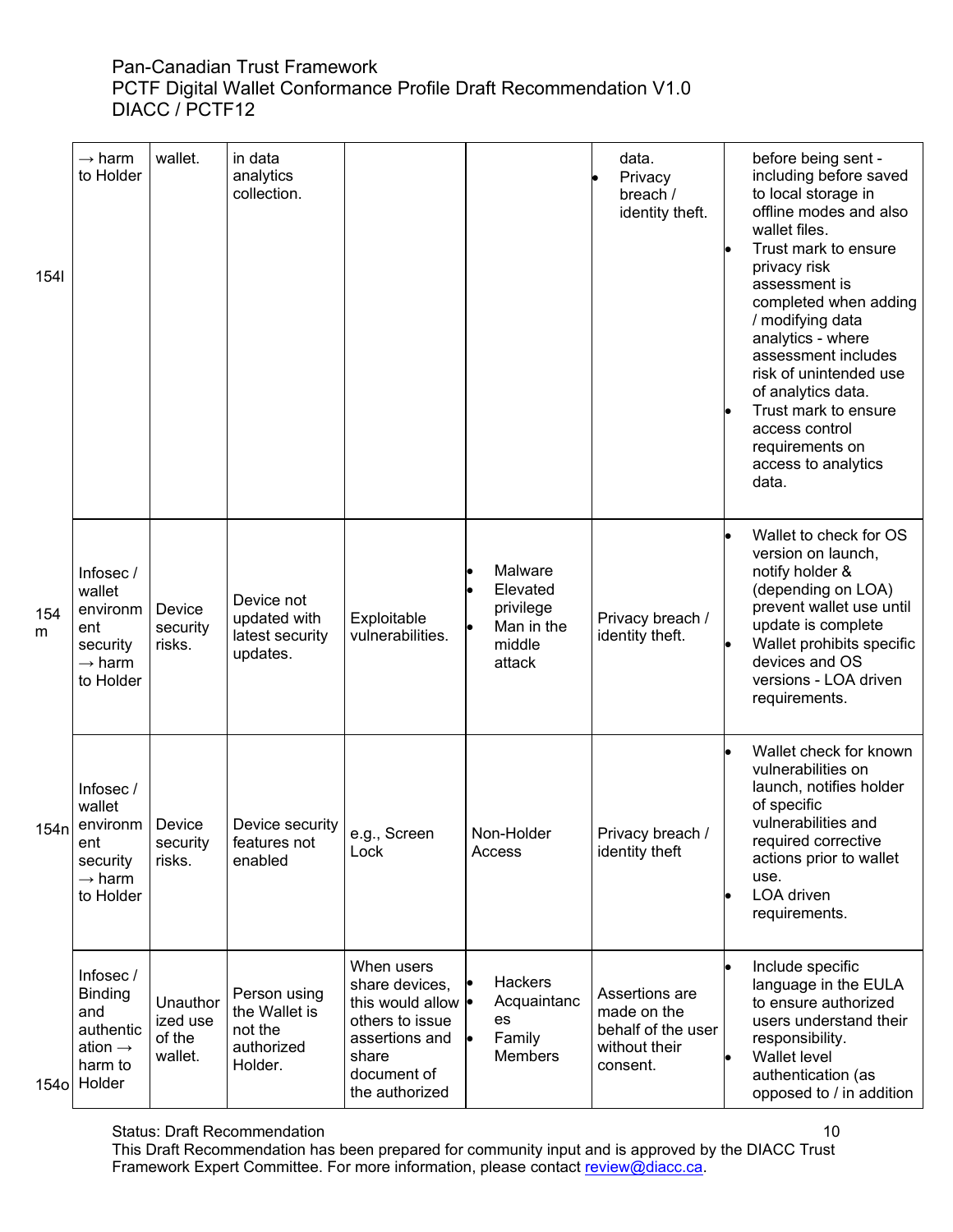|      |                                           |                   |                                                                                                                                                            | holder without<br>their consent.                                                          |                                                                                                                                                                                                                                                                        |                                                                                                                                                                                                                                                                                                                                                                                                     | to leveraging device<br>auth).<br>Wallet / wallet<br>authentication strong<br>binding to the Verified<br>Person.                                  |
|------|-------------------------------------------|-------------------|------------------------------------------------------------------------------------------------------------------------------------------------------------|-------------------------------------------------------------------------------------------|------------------------------------------------------------------------------------------------------------------------------------------------------------------------------------------------------------------------------------------------------------------------|-----------------------------------------------------------------------------------------------------------------------------------------------------------------------------------------------------------------------------------------------------------------------------------------------------------------------------------------------------------------------------------------------------|---------------------------------------------------------------------------------------------------------------------------------------------------|
| 154p | Privacy<br>$\rightarrow$ user<br>tracking | User<br>tracking. | Verifier tracks<br>Holder and<br>shares with<br>other Verifiers<br>that can link<br>via identifiers.                                                       | Digital wallet<br>uses common<br>identifiers<br>across multiple<br>verifiers              | Invasion of<br>privacy.                                                                                                                                                                                                                                                | Linking of<br>identifiers across<br>Verifiers; user<br>tracking; data<br>aggregation.                                                                                                                                                                                                                                                                                                               | Wallet uses industry<br>standard unique<br>identifiers technologies.                                                                              |
| 154q | Privacy<br>$\rightarrow$ user<br>tracking | User<br>tracking. | Issuer tracks<br>Holders<br>interactions<br>with Verifiers<br>or Issuers.<br>(Issuer is<br>broker here -<br>federated<br>model).                           | Issuer, Wallet,<br>and Verifiers<br>implement<br>federation<br>protocols (e.g.,<br>SAML). | Invasion of<br>privacy.                                                                                                                                                                                                                                                | Linking of<br>identifiers by<br>Issuer; user<br>tracking; data<br>aggregation                                                                                                                                                                                                                                                                                                                       | Wallet uses industry<br>standard self-sovereign<br>/ decentralized<br>protocols.<br>Transparency - Privacy<br>Notice to contain clear<br>language |
| 154r | Privacy<br>overshari<br>ng                | Over-<br>sharing. | <b>Digital Wallet</b><br>does not<br>support data<br>minimization<br>(e.g., Verifier<br>asks for ZKP,<br><b>Digital Wallet</b><br>does not<br>support it). | Holder provides<br>more<br>information to<br>Verifier than<br>appropriate.                | Rogue<br>$\bullet$<br>Verifier<br>targeting<br>user of<br>specific<br>digital<br>wallets that<br>do not offer<br>data mini-<br>mization<br>capabilities.<br>$\bullet$<br>Unintended<br>Verifier that<br>receives<br>more<br>information<br>than it asked<br>for/needs. | Holder<br>provides<br>more<br>information to<br>Verifier than<br>appropriate<br>Privacy<br>breach /<br>identity theft<br>Verifier<br>privacy<br>regulation<br>non-<br>compliance<br>for receipt of<br>data it did not<br>have a<br>business<br>need for.<br>Inability for<br>government<br>Verifier use<br>as<br>government<br>may not have<br>authority to<br>receive<br>additional<br>information | Digital wallet to support<br>data minimization<br>capabilities (e.g.,<br>selective disclosure,<br>ZKP).                                           |

Status: Draft Recommendation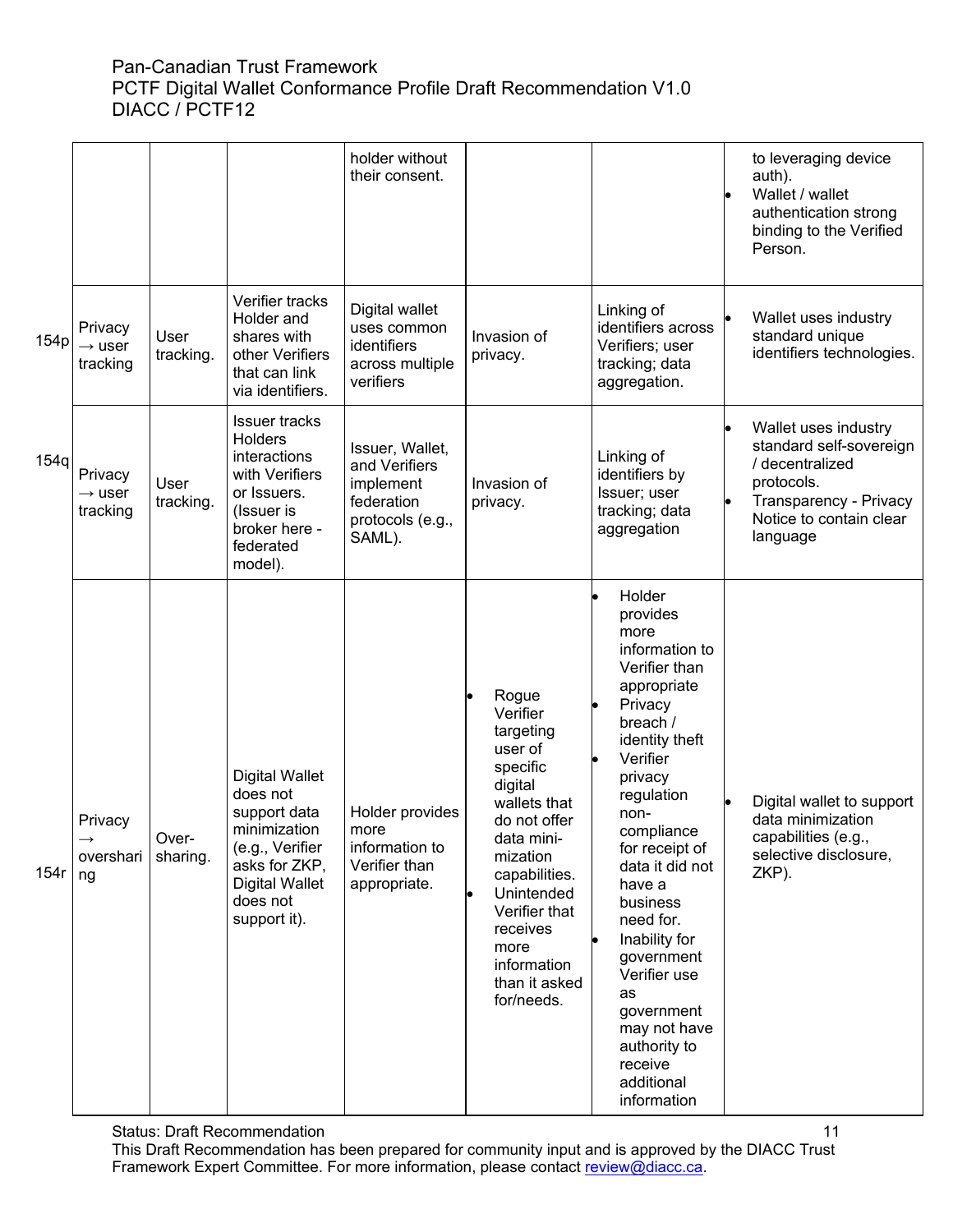|      |                                             |                           |                                                                                                                              |                                                    |                                                                                                                                                                                                      | not asked for.                                                                                                                                                                                                                                                                                                               |                                                                                                                                                                             |
|------|---------------------------------------------|---------------------------|------------------------------------------------------------------------------------------------------------------------------|----------------------------------------------------|------------------------------------------------------------------------------------------------------------------------------------------------------------------------------------------------------|------------------------------------------------------------------------------------------------------------------------------------------------------------------------------------------------------------------------------------------------------------------------------------------------------------------------------|-----------------------------------------------------------------------------------------------------------------------------------------------------------------------------|
| 154s | Privacy<br>$\rightarrow$<br>overshari<br>ng | Over-<br>sharing.         | Digital wallet<br>does not fully<br>disclose<br>information to<br>be shared to<br>Verifier or<br>allow Holder to<br>control. | Incomplete,<br>unclear, or<br>ambiguous<br>notice. | Wallet<br>developer<br>(introduces<br>threat) -<br>wallet quality<br>issue<br>Rogue<br>Verifier<br>targeting<br>user of<br>specific<br>digital<br>wallets that<br>does not<br>offer proper<br>notice | Holder<br>provides<br>more<br>information to<br>Verifier than<br>they would<br>have<br>otherwise<br>agreed to;<br>Decisions<br>being made<br>by Verifier on<br>that<br>information<br>could have<br>negative<br>impact to that<br>user<br>Holder not<br>able to<br>accurately<br>assess risk of<br>information<br>disclosure | Wallet effectively<br>discloses information to<br>be shared to Holder<br>and allows Holder to<br>control.<br>Is a summary<br>sufficient? Not all data<br>is understandable. |
| 154t | Comp-<br>liance $\rightarrow$<br>privacy    | Privacy.                  | Digital wallet<br>does not<br>conform to<br>PCTF privacy<br>component.                                                       |                                                    | N/A                                                                                                                                                                                                  | Privacy non-<br>compliance                                                                                                                                                                                                                                                                                                   | Trustmark to ensure PCTF<br><b>Privacy Component</b><br>compliance as part of<br>wallet certification.                                                                      |
| 154u | Access-<br>ibility                          | Digital<br>wallet<br>use. | Wallet does<br>not confirm to<br>industry<br>accessibility<br>standards.                                                     |                                                    | N/A                                                                                                                                                                                                  | Holder is<br>unable to use<br>Wallet due to<br>disabilities;<br>Subject<br>vulnerable<br>population to<br>non-digital<br>wallet<br>processes<br>that may carry<br>more risk of<br>identity theft.<br>Abandon-<br>ment;<br>reputational<br>risk.<br>Lack of<br>service; Over-<br>sharing of                                   | Wallet implements<br>industry standard<br>accessibility<br>capabilities.                                                                                                    |

Status: Draft Recommendation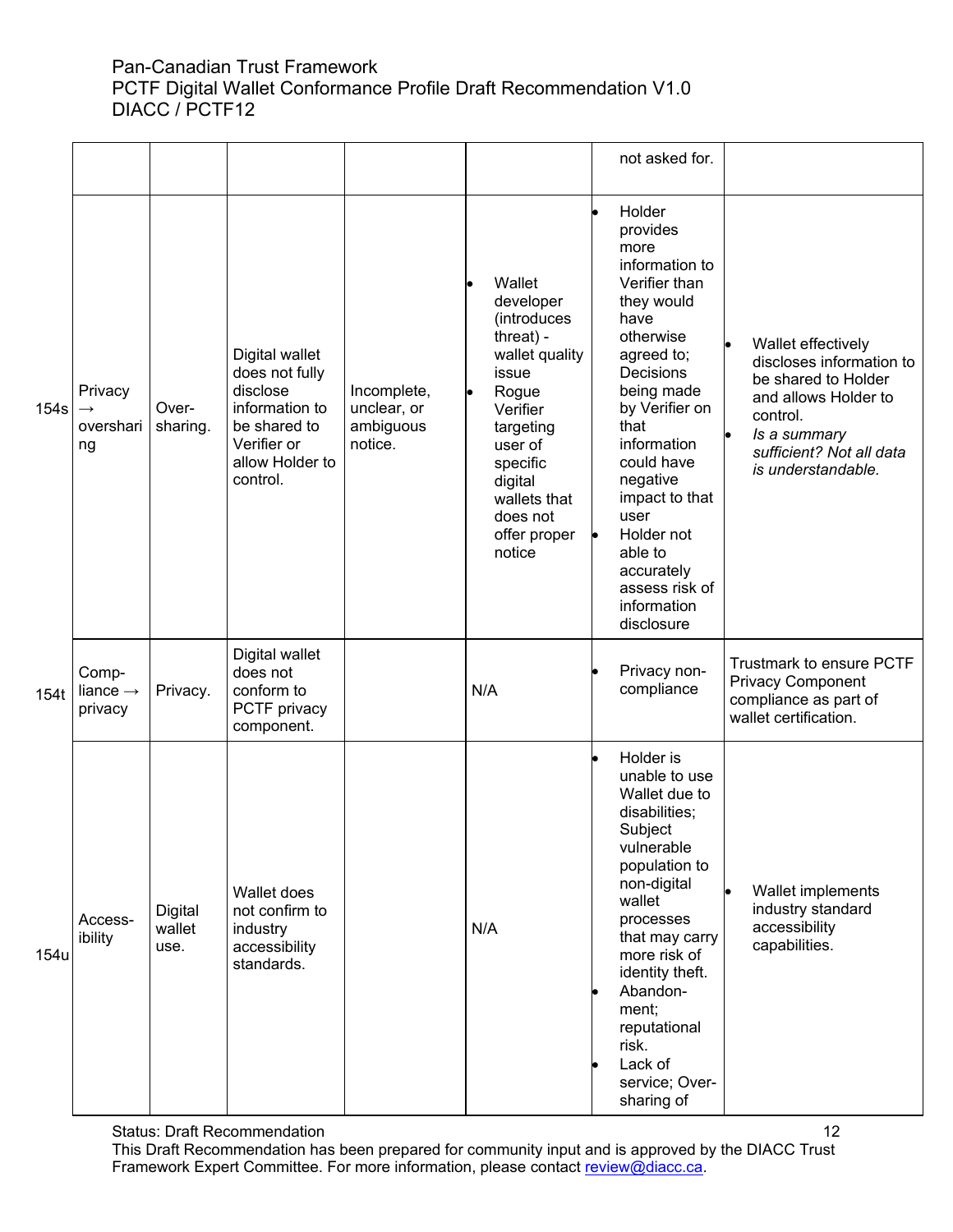|                  |                                                                             |                                                  |                                                                                            |                                                                                                                                                                  |                  | data.                                                                                                                                                                                            |                                                                                                                                                                                                                                                                                                                                                                                                                                                                                                                                                                                                                                                                                                                             |
|------------------|-----------------------------------------------------------------------------|--------------------------------------------------|--------------------------------------------------------------------------------------------|------------------------------------------------------------------------------------------------------------------------------------------------------------------|------------------|--------------------------------------------------------------------------------------------------------------------------------------------------------------------------------------------------|-----------------------------------------------------------------------------------------------------------------------------------------------------------------------------------------------------------------------------------------------------------------------------------------------------------------------------------------------------------------------------------------------------------------------------------------------------------------------------------------------------------------------------------------------------------------------------------------------------------------------------------------------------------------------------------------------------------------------------|
| 154 <sub>v</sub> | Usability                                                                   | Digital<br>Wallet<br>use.                        | Holder does<br>not understand<br>the wording of<br>the Wallet.                             | The<br>$\bullet$<br>wallet's<br>instructions<br>are not<br>clear to the<br>Holder.<br>Notice is<br>$\bullet$<br>unclear or<br>ambiguous<br>Poor UX.<br>$\bullet$ | N/A              | Holder uses<br>Wallet in an<br>unintended<br>way that<br>results in<br>harm to the<br>Holder.<br>Release of PII<br>to unintended<br>recipient<br>(accidental<br>privacy<br>breach;<br>phishing). | Wallet uses plain<br>language and has<br>consistent look and<br>feel.<br>Robust wallet design:<br>Prevent access to, or<br>sharing from, without<br>validating the entities<br>information is being<br>exchanged with.<br>For consideration:<br>Should we add<br>$\Omega$<br>something about<br>importance of<br>usability studies to<br>confirm above?<br>This is outside of<br>$\circ$<br>the digital wallet, but<br>how do we handle<br>recommendations<br>for instances of<br>harm (fraud<br>reporting, accidental<br>share reporting,<br>other)?<br>Robust key<br>$\circ$<br>management - is<br>this needed here -<br>how does it help?<br>Maybe needs<br>callout for trusted<br>registry<br>confirmations<br>instead. |
| 154<br>w         | Infosec/<br>data<br>registry<br>security<br>$\rightarrow$ harm<br>to Holder | Trusted<br>Data<br>Registry<br>(TDR)<br>quality. | Data Registry<br>has<br>inadequate<br>security<br>controls and<br>management<br>practices. | <b>Malicious</b><br>actor inserts<br>their public<br>keys into<br>data registry<br>(not a wallet<br>risk, but an<br>eco-system<br>risk).                         | Malicious actor. | Users make<br>unintentional /<br>uninformed<br>sharing<br>decisions.<br>Privacy<br>breach /<br>identity theft.                                                                                   | Data Registry subject<br>to certification (initial<br>and ongoing) process<br>and trust mark.<br>Wallet authenticates<br>Data Registry as<br>Trusted; where,<br>authentication implies a<br>capability to ensure "is<br>legitimate" (e.g., pre-<br>configuration; TLS cert<br>matches the DNS of<br>the Issuer)<br>Note: In the case of pre-                                                                                                                                                                                                                                                                                                                                                                                |

Status: Draft Recommendation

This Draft Recommendation has been prepared for community input and is approved by the DIACC Trust Framework Expert Committee. For more information, please contact <u>review@diacc.ca</u>.

13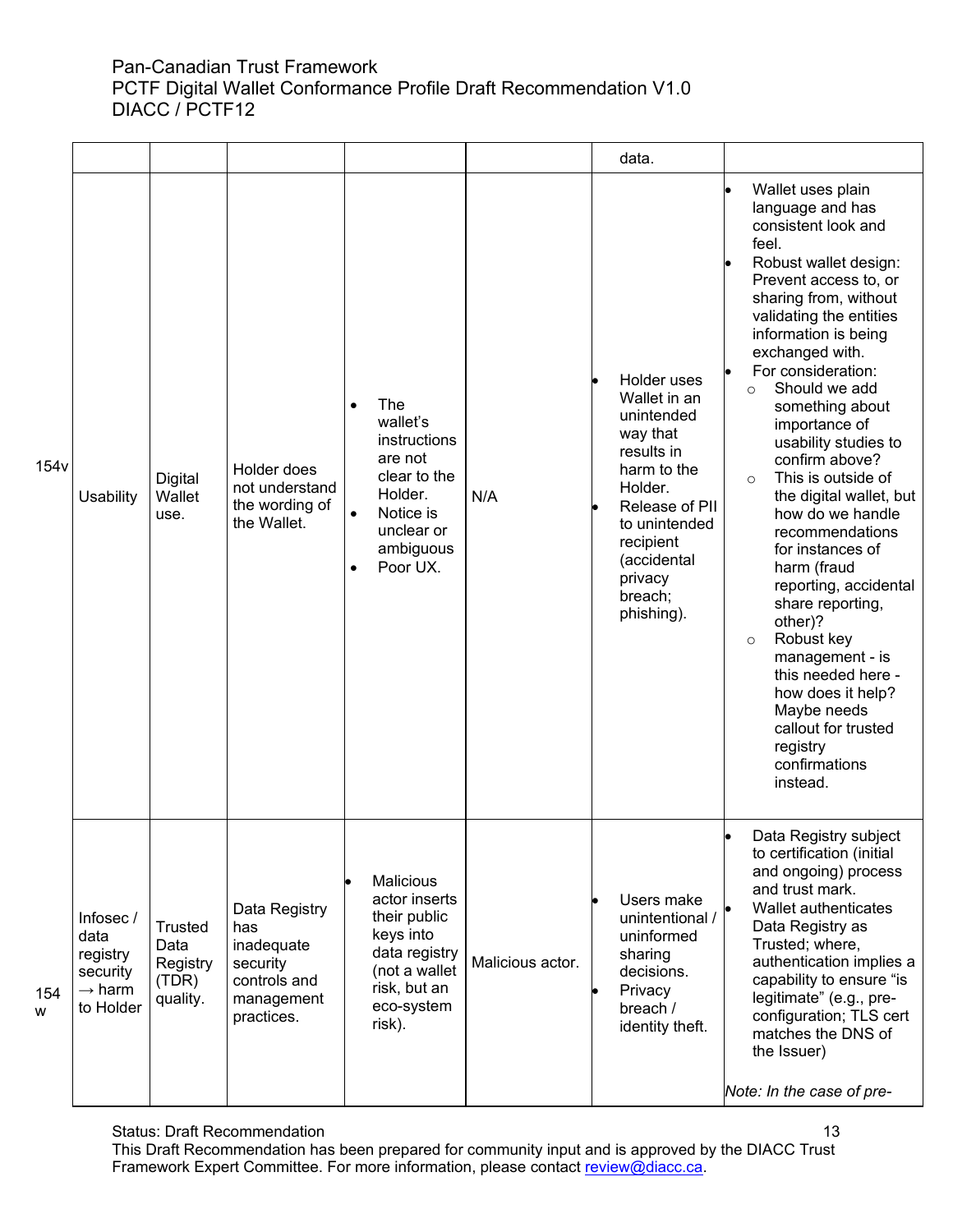|      |                                                                                |                                                       |                                                                           |                                                                                                                                                                                                           |                                                                  |                                                                                                                | configuration, expectation<br>is that Wallet developer /<br>service-provider actively<br>monitors certified Data<br>Registry list(s) for changes                                                                                                                                                                                                                                                                                                                                                   |
|------|--------------------------------------------------------------------------------|-------------------------------------------------------|---------------------------------------------------------------------------|-----------------------------------------------------------------------------------------------------------------------------------------------------------------------------------------------------------|------------------------------------------------------------------|----------------------------------------------------------------------------------------------------------------|----------------------------------------------------------------------------------------------------------------------------------------------------------------------------------------------------------------------------------------------------------------------------------------------------------------------------------------------------------------------------------------------------------------------------------------------------------------------------------------------------|
| 154x | Infosec/<br>data<br>registry<br>security<br>$\rightarrow$ harm<br>to Holder    | Wallet<br>quality.                                    | <b>Wallet uses</b><br>Data Registry<br>provided by<br>malicious<br>actor. | Digital wallet<br>trusts public<br>key of<br>malicious actor.                                                                                                                                             | Malicious actor<br>that establishes<br>a rogue data<br>registry. | Users make<br>unintentional /<br>uninformed<br>sharing<br>decisions.<br>Privacy<br>breach /<br>identity theft. | Data Registry subject<br>to certification (initial<br>and ongoing) process<br>and trust mark.<br>Wallet authenticates<br>Data Registry as<br>Trusted; where,<br>authentication implies a<br>capability to ensure "is<br>legitimate" (e.g., pre-<br>configuration; TLS cert<br>matches the DNS of<br>the Issuer).<br>Note: In the case of pre-<br>configuration, expectation<br>is that Wallet developer /<br>service-provider actively<br>monitors certified Data<br>Registry list(s) for changes. |
| 154y | Accessib<br>ility                                                              | Wallet<br>quality.                                    | Wallet does<br>not support<br>language of<br>Holder.                      | e.g., Wallet<br>does not<br>support<br>Mandarin<br>Chinese.                                                                                                                                               | N/A                                                              | Accessibility /<br>addressable<br>market<br>limitations.                                                       | Wallet implements<br>multi-language support<br>and/or adopts common<br>symbols to convey<br>meaning.                                                                                                                                                                                                                                                                                                                                                                                               |
| 154z | Infosec /<br>Authentic<br>ation<br>controls<br>$\rightarrow$ harm<br>to Holder | Eco-<br>system<br>trust &<br>Repu-<br>tation<br>risk. | Holder<br>interacts with<br>malicious<br>Issuer.                          | The Wallet<br>does not:<br>Auth-<br>enticate<br><b>Issuer</b> for<br>the Holder<br>resulting in<br>harm to the<br>Holder.<br>Effectively<br>inform the<br>Holder of<br>verified<br>identity of<br>Issuer. | Malicious<br>Issuer.                                             | Privacy breach /<br>identity theft.                                                                            | Wallet authenticates<br>issuer and implement<br>effective<br>communication with<br>Holder; where,<br>authentication implies a<br>capability to ensure "is<br>legitimate" (e.g., public<br>key of Issuer in certified<br>Data Registry; TLS cert<br>matches the DNS of<br>the Issuer).                                                                                                                                                                                                              |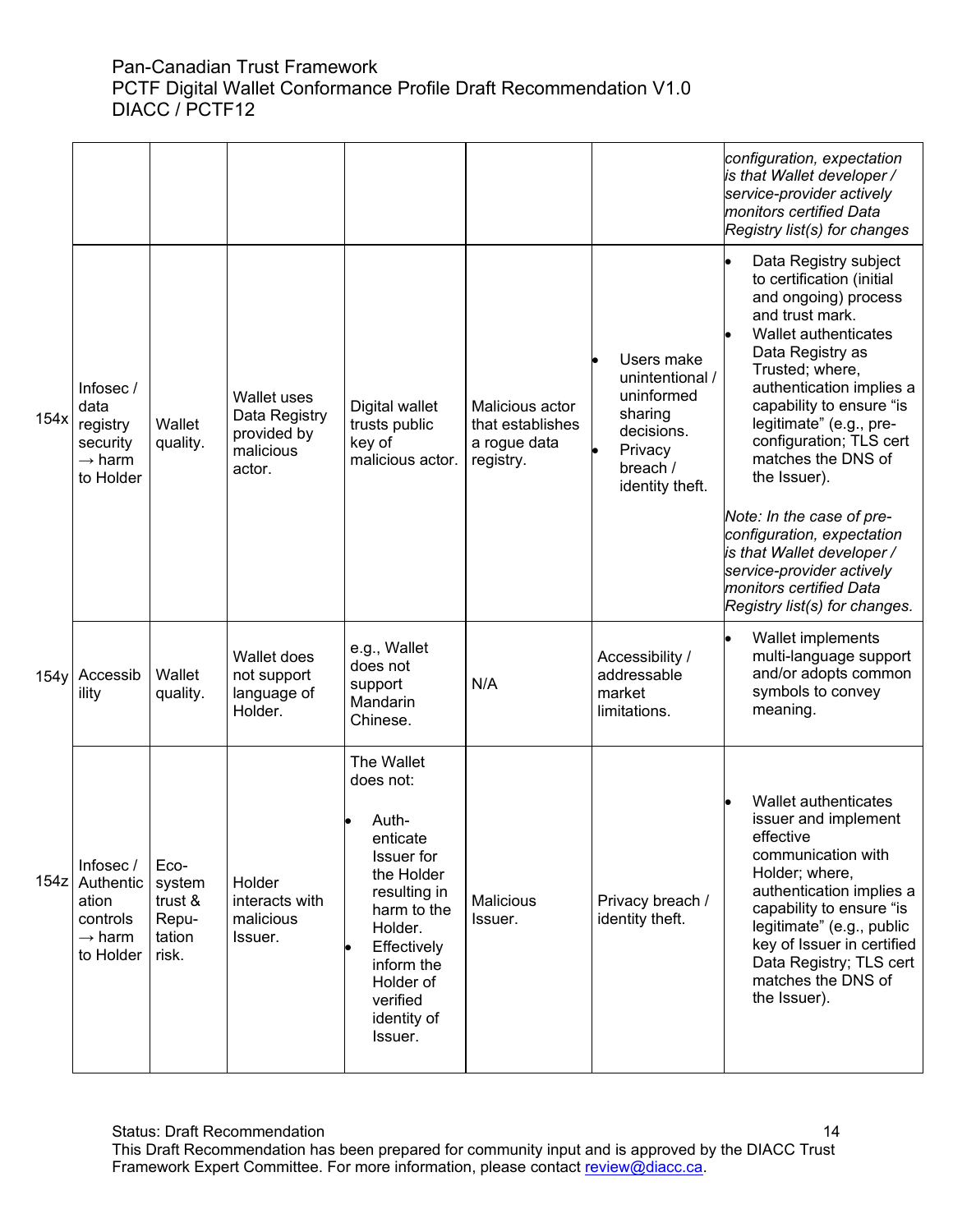| 154a<br>a | Infosec/<br>Authentic<br>ation<br>controls<br>$\rightarrow$ harm<br>to Holder | Eco-<br>system<br>trust. | Holder<br>interacts with a<br>malicious<br>Verifier. | The Wallet<br>does not:<br>Authenticate<br>Verifier for<br>the Holder<br>resulting in<br>harm to the<br>Holder.<br>Effectively<br>inform<br>Holder of<br>verified<br>identity of<br>Verifier. | Malicious<br>Verifier. | Privacy breach /<br>identity theft. | Wallet authenticates<br>verifier and implement<br>effective<br>communication with<br>holder; where,<br>authentication implies a<br>capability to ensure "is<br>legitimate" (e.g., public<br>key of Verifier in<br>certified Data Registry;<br>TLS cert matches the<br>DNS of the Verifier). |
|-----------|-------------------------------------------------------------------------------|--------------------------|------------------------------------------------------|-----------------------------------------------------------------------------------------------------------------------------------------------------------------------------------------------|------------------------|-------------------------------------|---------------------------------------------------------------------------------------------------------------------------------------------------------------------------------------------------------------------------------------------------------------------------------------------|
|-----------|-------------------------------------------------------------------------------|--------------------------|------------------------------------------------------|-----------------------------------------------------------------------------------------------------------------------------------------------------------------------------------------------|------------------------|-------------------------------------|---------------------------------------------------------------------------------------------------------------------------------------------------------------------------------------------------------------------------------------------------------------------------------------------|

157 **Figure 3: Digital Wallet Risks**

# <span id="page-14-0"></span><sup>158</sup> **4. Conformance Criteria**

159 Conformance Criteria are categorized by trust element. For ease of reference, a specific

160 conformance criterion may be referred to by its category and reference number.

161 Example: "BASE1" refers to "Baseline Conformance Criteria reference No. 1".

- 162 **Notes:**
- 163 Baseline Conformance Criteria are also included as part of this conformance 164 profile.
- 165 Conformance Criteria specified in other PCTF components will also be applicable 166 to the PCTF Credentials (Relationships & Attributes) Component under certain 167 circumstances.
- 168 For the most up to date guidance regarding Levels of Assurance, please 169 reference the PCTF Assurance Maturity Model Draft Recommendation V1.0.

| 167a | <b>Reference</b> | <b>Conformance Criteria</b>                                                                                                                                                                                               | <b>Assurance Level</b> |   |   |                           |
|------|------------------|---------------------------------------------------------------------------------------------------------------------------------------------------------------------------------------------------------------------------|------------------------|---|---|---------------------------|
| 167b | <b>BASE</b>      | <b>These Baseline Criteria Apply</b><br>to All Digital Wallet Processes                                                                                                                                                   |                        |   |   | LOA1   LOA2   LOA3   LOA4 |
| 167c |                  | These Conformance Criteria do<br>not replace or supersede existing<br>regulations; organizations and<br>individuals are expected to comply with<br>relevant legislation, policy and<br>regulations in their jurisdiction. | X                      | X | X |                           |

Status: Draft Recommendation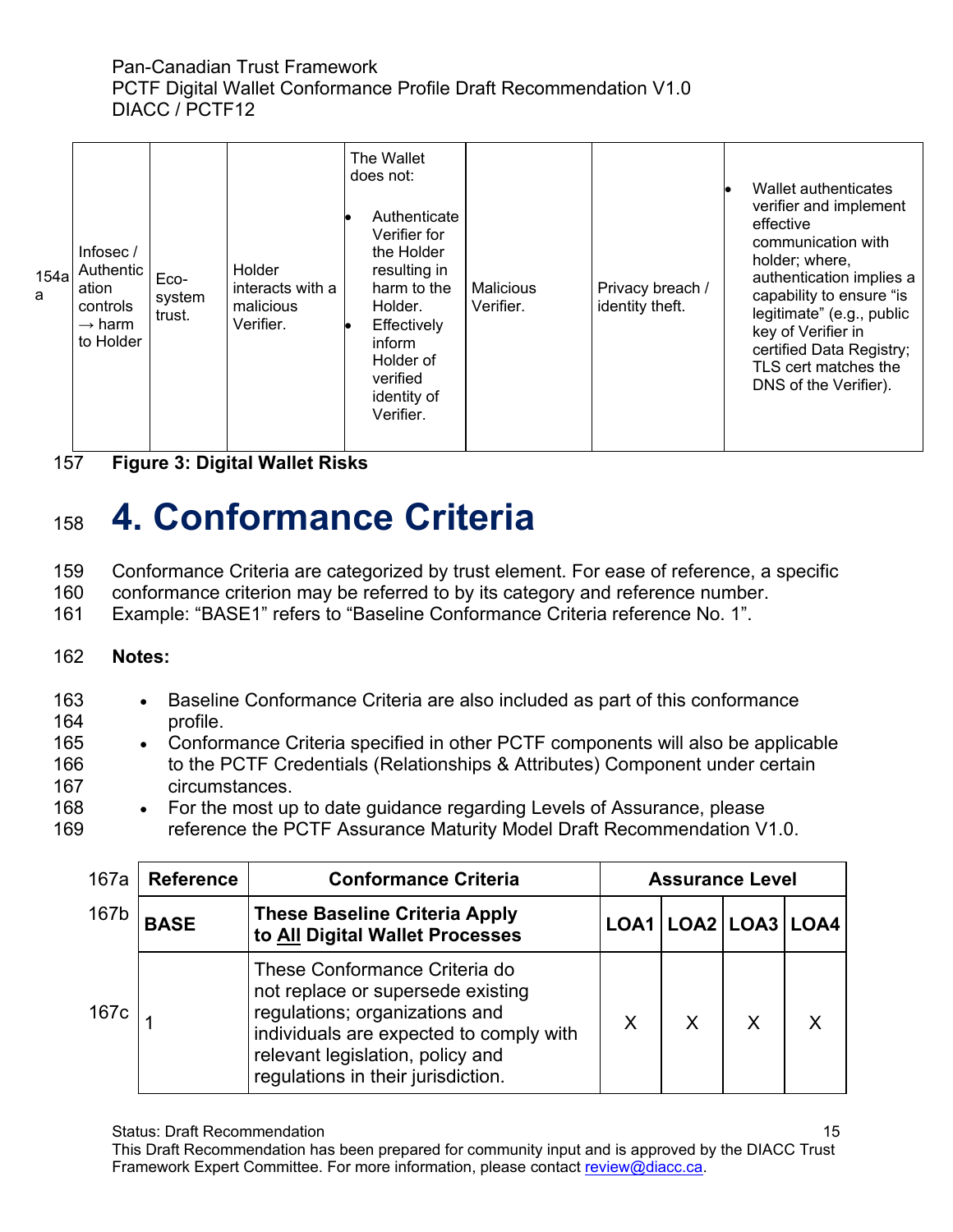PCTF Digital Wallet Conformance Profile Draft Recommendation V1.0 DIACC / PCTF12

| 167d | $\overline{2}$ | Where applicable, criteria pertaining to<br>Credentials, Verifiable Credentials,<br>Relationships, and/or Attributes MUST<br>comply with the PCTF Credentials<br>(Relationships and Attributes) LOA 1<br>conformance criteria. | X |   |   |   |
|------|----------------|--------------------------------------------------------------------------------------------------------------------------------------------------------------------------------------------------------------------------------|---|---|---|---|
| 167e | 3              | Where applicable, criteria pertaining to<br>Credentials, Verifiable Credentials,<br>Relationships, and/or Attributes MUST<br>comply with the PCTF Credentials<br>(Relationships and Attributes) LOA 2<br>conformance criteria. |   | X |   |   |
| 167f | 4              | Where applicable, criteria pertaining to<br>Credentials, Verifiable Credentials,<br>Relationships, and/or Attributes MUST<br>comply with the PCTF Credentials<br>(Relationships and Attributes) LOA 3<br>conformance criteria. |   |   | X |   |
| 167g | 5              | Where applicable, criteria pertaining to<br>Credentials, Verifiable Credentials,<br>Relationships, and/or Attributes MUST<br>comply with the PCTF Credentials<br>(Relationships and Attributes) LOA 4<br>conformance criteria. |   |   |   | X |
| 167h | 6              | Where applicable, criteria pertaining to<br>Notice and Consent MUST comply with<br>the PCTF Notice and Consent LOA 1<br>conformance criteria.                                                                                  | X |   |   |   |
| 167i | 7              | Where applicable, criteria pertaining to<br>Notice and Consent <b>MUST</b> comply with<br>the PCTF Notice and Consent LOA 2<br>conformance criteria.                                                                           |   | X |   |   |
| 167  | 8              | Where applicable, criteria pertaining to<br>Notice and Consent MUST comply with<br>the PCTF Notice and Consent LOA 3<br>conformance criteria.                                                                                  |   |   | X |   |
| 167k | 9              | Where applicable, criteria pertaining to<br>Notice and Consent MUST comply with<br>the PCTF Notice and Consent LOA 4<br>conformance criteria.                                                                                  |   |   |   | X |

Status: Draft Recommendation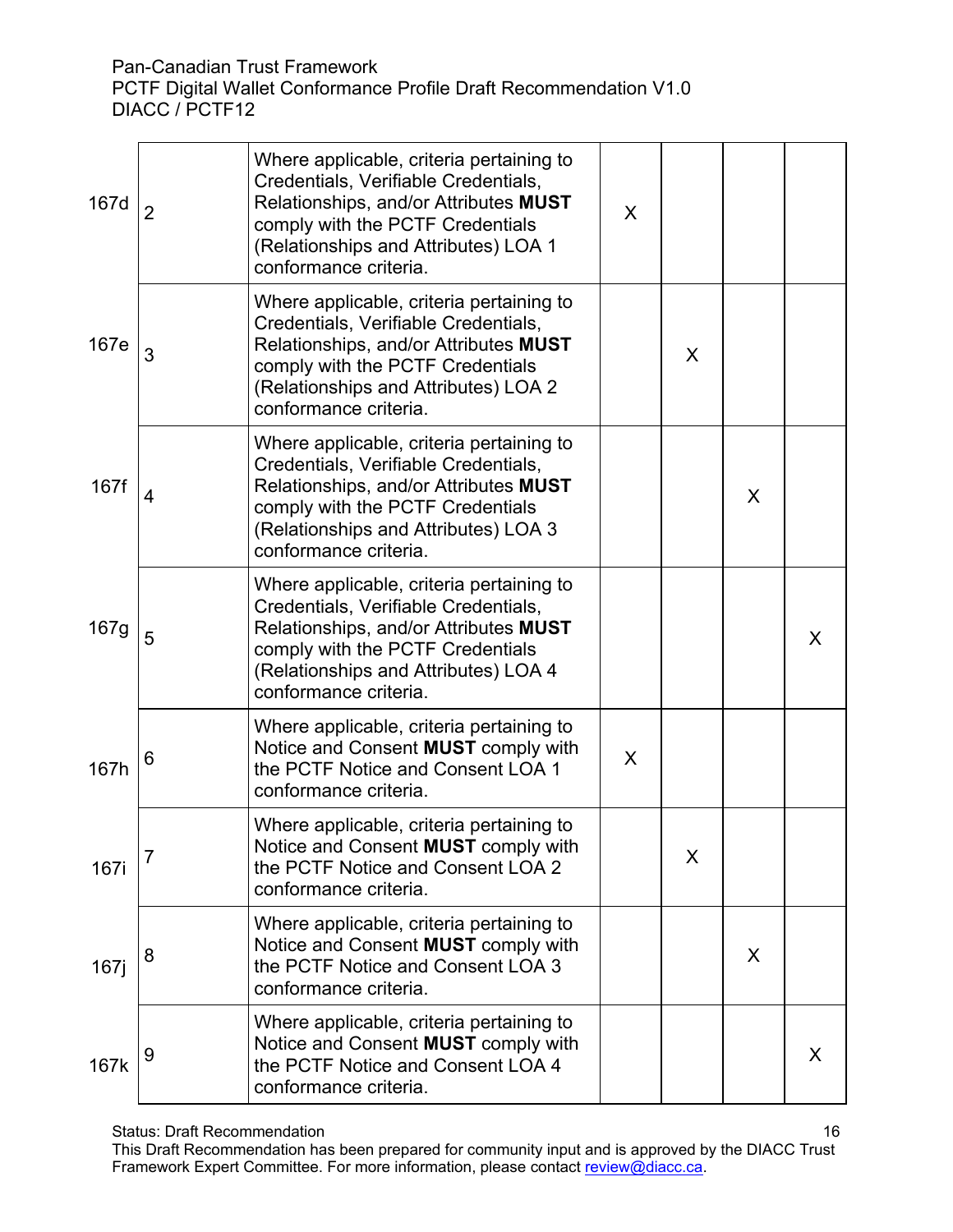| 1671             | <b>CREA</b>    | <b>Create Digital Wallet</b>                                                                                                                                                                                                                                                                                                        |   | $LOA1$ $LOA2$ $LOA3$ $LOA4$ |   |   |
|------------------|----------------|-------------------------------------------------------------------------------------------------------------------------------------------------------------------------------------------------------------------------------------------------------------------------------------------------------------------------------------|---|-----------------------------|---|---|
| 167m             | 1              | As part of the installation, the Wallet<br>application SHOULD make sure it is<br>being installed on an "up to date" and<br>supported execution environment (e.g.:<br>the operating system is sufficiently up<br>to date and patched).                                                                                               | X |                             |   |   |
| 167 <sub>n</sub> | $\overline{2}$ | As part of the installation, the Wallet<br>application MUST make sure it is being<br>installed on an "up to date" and<br>supported execution environment (e.g.:<br>the operating system is sufficiently up<br>to date and patched).                                                                                                 |   | X                           | X | X |
| <b>167o</b>      | 3              | The Wallet <b>SHOULD</b> ensure the latest<br>version of the Wallet is installed, using a<br>trusted source to check for release<br>details and download.                                                                                                                                                                           | X |                             |   |   |
| 167 <sub>p</sub> | 4              | The Wallet MUST notify and encourage<br>the Holder to update/upgrade to the<br>latest secure version of the Wallet.<br>NOTE: The Wallet MAY identify the<br>version of the Wallet to Issuers and<br>Verifiers and as such allow them to<br>manage their own risk associated with<br>the use of a particular version of a<br>Wallet. |   | X                           | X | X |
| 167q $ 5$        |                | When updating its own code, the Wallet<br><b>SHOULD</b> ensure that the download is<br>from a trusted source and has not been<br>compromised during transit or<br>installation (e.g.; via digital signatures)                                                                                                                       | X |                             |   |   |
| 167r             | 6              | The Wallet update process <b>MUST</b> be<br>from a trusted source and ensure the<br>update has not been compromised<br>during transit or installation (e.g.; via<br>digital signatures)                                                                                                                                             |   | X                           | X | X |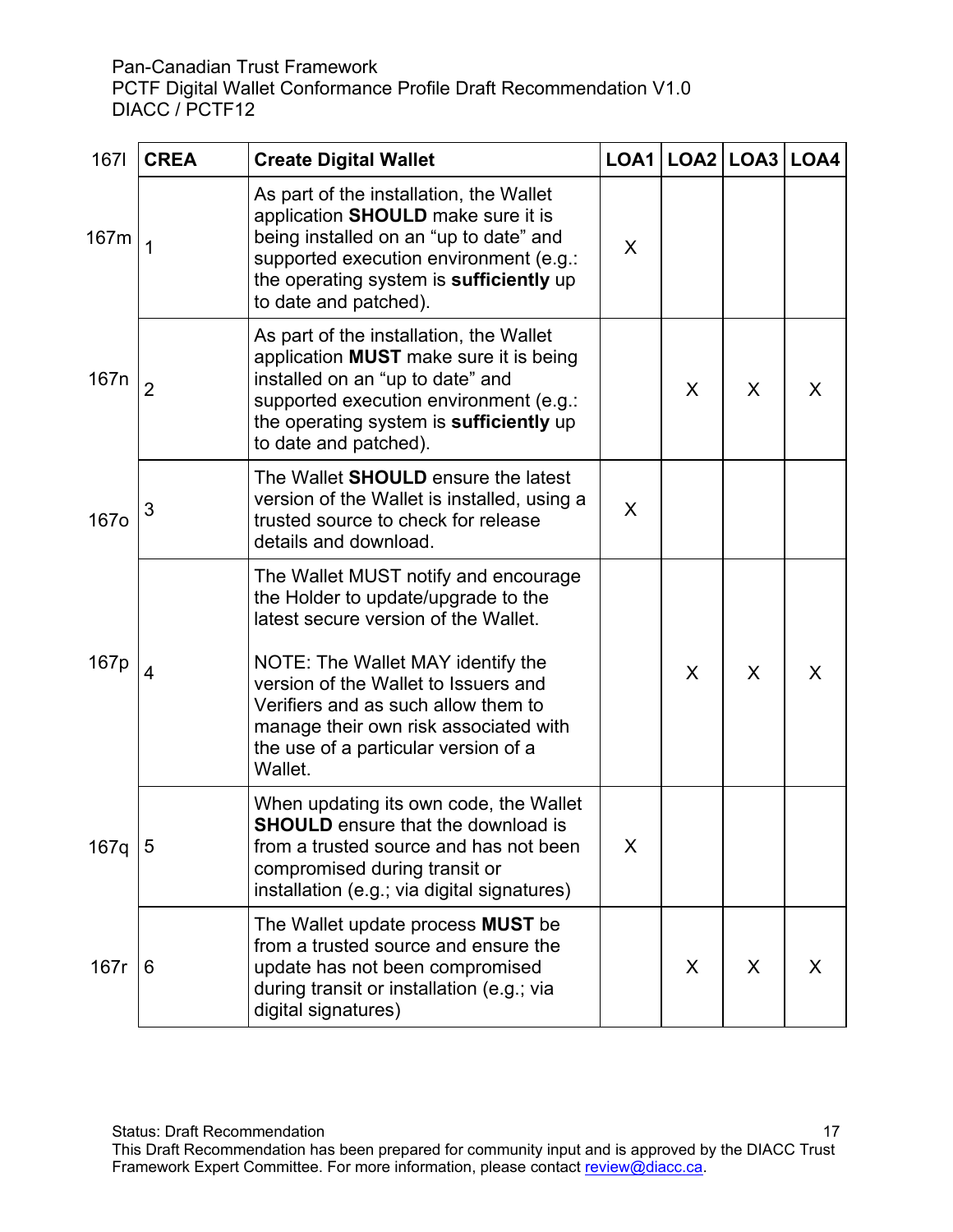| 167s  | $\overline{7}$ | The Wallet <b>SHOULD</b> use the most<br>secure key storage and cryptographic<br>processor (collectively the trusted<br>execution environment) available on the<br>platform hosting the Wallet (e.g., Mobile<br>Phone, Browser).                                                  | X | X |   |   |
|-------|----------------|-----------------------------------------------------------------------------------------------------------------------------------------------------------------------------------------------------------------------------------------------------------------------------------|---|---|---|---|
| 167t  | 8              | The Wallet <b>MUST</b> use appropriate key<br>storage and cryptographic<br>implementation (collectively the trusted<br>execution environment) to the wallet<br>target operating LoA.                                                                                              |   |   | X | X |
| 167u  | 9              | Using a trusted execution environment,<br>the Wallet <b>SHOULD</b> initiate the creation<br>of unique, diversified key.                                                                                                                                                           | X | X |   |   |
| 167v  | 10             | Using a trusted execution environment,<br>the Wallet <b>MUST</b> initiate the creation of<br>unique, diversified keys.                                                                                                                                                            |   |   | X | X |
| 167w  | 11             | The Wallet <b>SHOULD</b> test any created<br>diversified key(s).                                                                                                                                                                                                                  | X | X |   |   |
| 167x  | 12             | The Wallet <b>MUST</b> test any created<br>diversified key(s).                                                                                                                                                                                                                    |   |   | X | X |
| 167y  | 13             | The Wallet <b>SHOULD</b> be able to<br>demonstrate its trustworthiness to<br>Holder, Issuer, and Verifier.                                                                                                                                                                        | X | X | X | X |
| 167z  | 14             | A mobile Wallet <b>SHOULD</b> be capable of<br>ensuring the device upon which it is<br>resident has not been rooted or similarly<br>compromised, or be certified or<br>assessed as being capable of operating<br>safely in an environment that has been<br>similarly compromised. | X |   |   |   |
| 167aa | 15             | A mobile Wallet <b>MUST</b> be capable of<br>ensuring the device upon which it is<br>resident has not been rooted or similarly<br>compromised, or be certified or<br>assessed as being capable of operating<br>safely in an environment that has been<br>similarly compromised.   |   | X | X | X |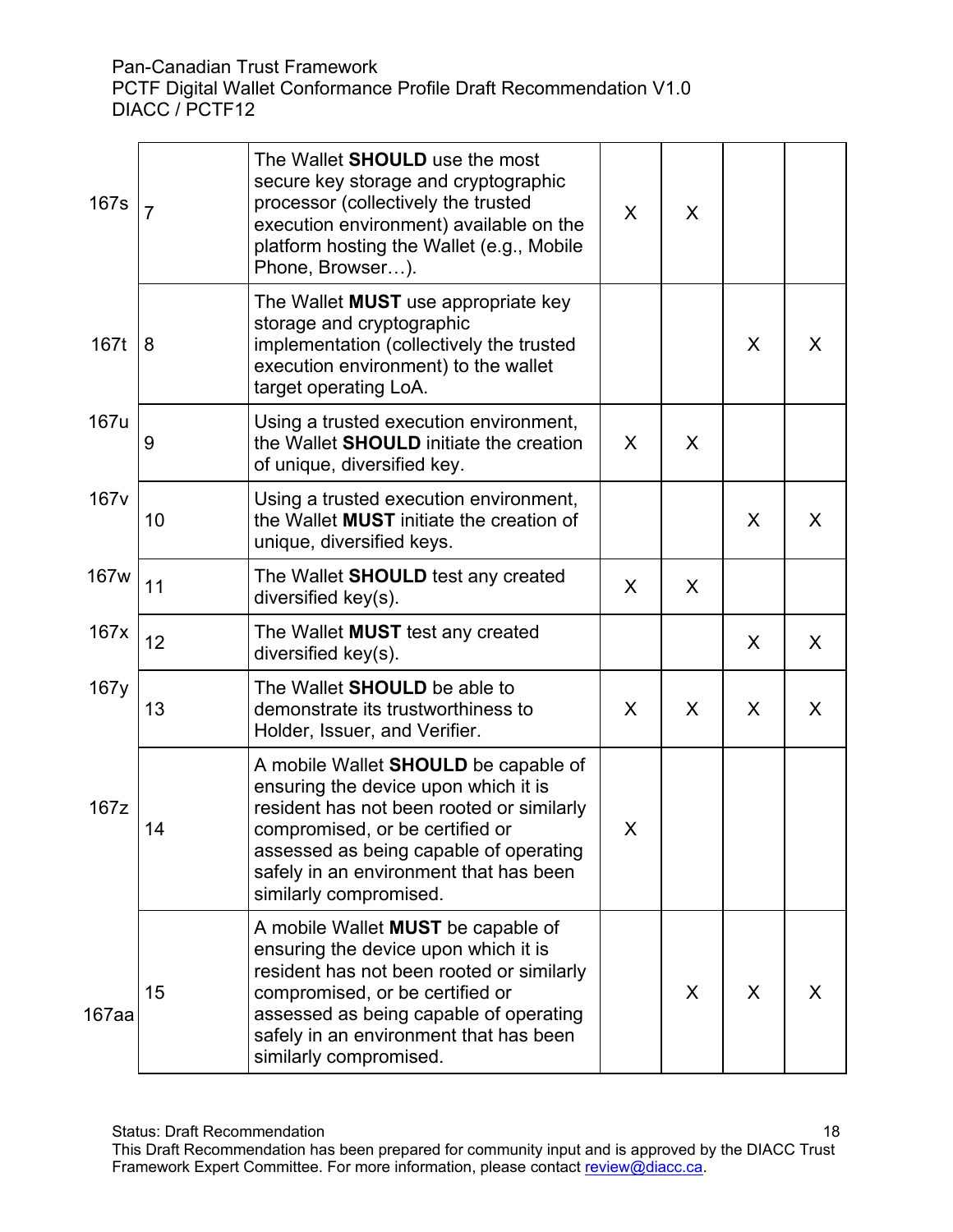| 167ab             | 16 | A hosted Wallet service provider(s)<br><b>SHOULD</b> be capable of ensuring the<br>environment upon which it is resident<br>has not been rooted or similarly<br>compromised, or be certified or<br>assessed as being capable of operating<br>safely in an environment that has been<br>similarly compromised. | X    |   |               |      |
|-------------------|----|---------------------------------------------------------------------------------------------------------------------------------------------------------------------------------------------------------------------------------------------------------------------------------------------------------------|------|---|---------------|------|
| 167ac             | 17 | A hosted Wallet service provider(s)<br><b>MUST</b> be capable of ensuring the<br>environment upon which it is resident<br>has not been rooted or similarly<br>compromised, or be certified or<br>assessed as being capable of operating<br>safely in an environment that has been<br>similarly compromised.   |      | X | X             | X    |
| 167ad REGI        |    | <b>Register Digital Wallet</b>                                                                                                                                                                                                                                                                                | LOA1 |   | $LOA2$ $LOA3$ | LOA4 |
| 167ae             |    | The Wallet SHOULD provide a way to<br>programmatically verify and<br>cryptographically confirm its "trusted"<br>status.                                                                                                                                                                                       | X    |   |               |      |
| 167af             | 2  | The Wallet provider <b>MUST</b> provide a<br>way to protect the ongoing wallet<br>"trusted" status.                                                                                                                                                                                                           |      | X | X             | X    |
| 167 <sub>ag</sub> | 3  | The Wallet <b>MUST</b> enable a Verified<br>Person or Verified Organization to<br>uniquely and persistently identify a<br>Wallet instance.                                                                                                                                                                    |      |   | X             | X    |
| 167ah             | 4  | The Wallet MAY have mechanism that<br>prevents un-authorized tracking of its<br>activities across multiple Entities with<br>which it interacts (e.g., must prevent<br>Entities from aggregating information<br>regarding Credentials, Subjects,<br>Holders, or other information shared via<br>the Wallet).   | X    |   |               |      |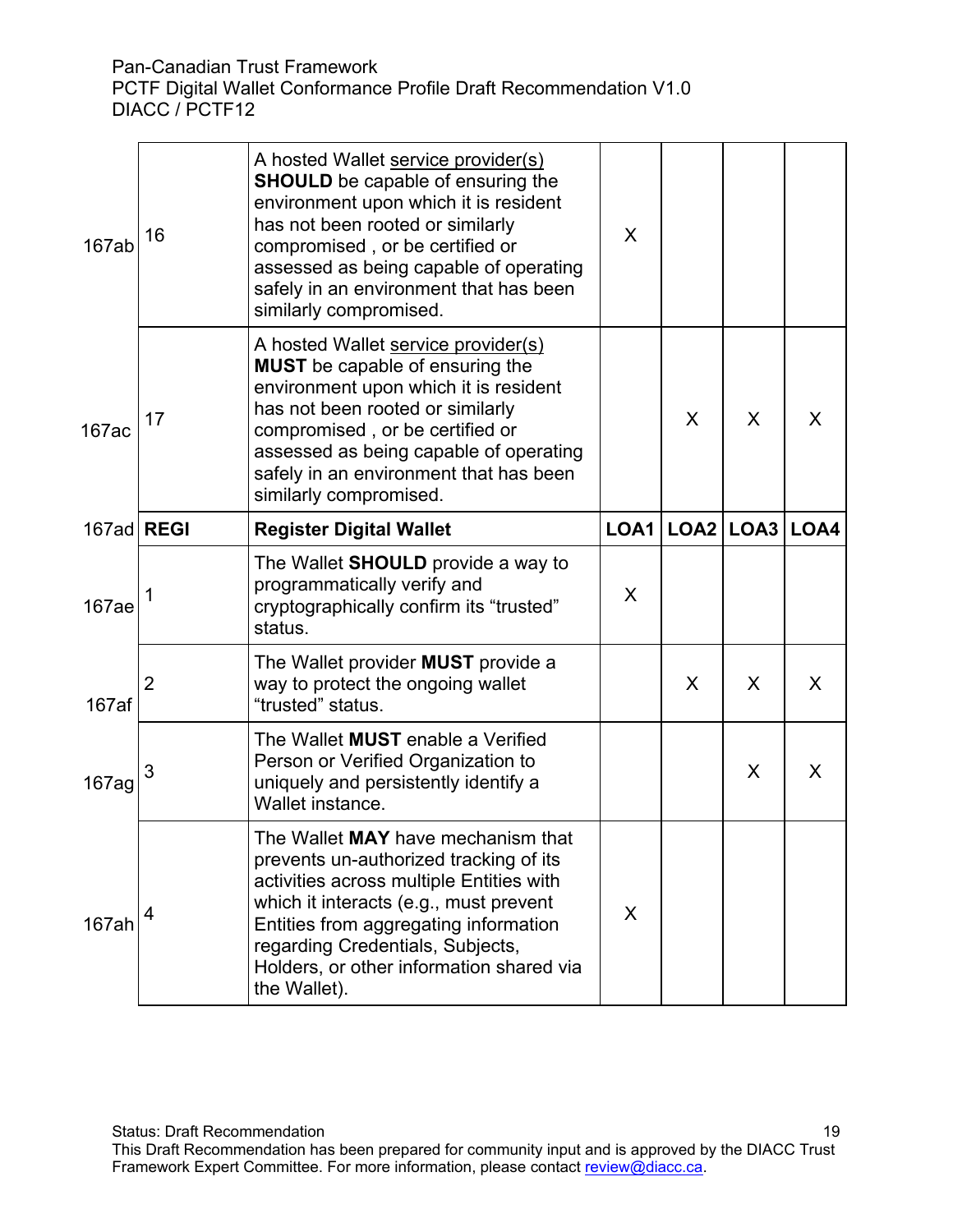| 167ai        | 5            | The Wallet <b>SHOULD</b> have a mechanism<br>that prevents un-authorized tracking of<br>its activities across multiple Entities with<br>which it interacts (e.g., must prevent<br>Entities from aggregating information<br>regarding Credentials, Subjects,<br>Holders, or other information shared via<br>the Wallet). |      | X    |               |   |
|--------------|--------------|-------------------------------------------------------------------------------------------------------------------------------------------------------------------------------------------------------------------------------------------------------------------------------------------------------------------------|------|------|---------------|---|
| 167aj        | 6            | The Wallet <b>MUST</b> have a mechanism<br>that prevents un-authorized tracking of<br>its activities across multiple Entities with<br>which it interacts (e.g., must prevent<br>Entities from aggregating information<br>regarding Credentials, Subjects,<br>Holders, or other information shared via<br>the Wallet).   |      |      | X             | X |
| 167ak        | 7            | The Wallet SHOULD maintain a list of<br>Entities with which the Wallet is<br>registered.                                                                                                                                                                                                                                | X    | X    | X             | X |
| <b>167al</b> | 8            | The Wallet <b>SHOULD</b> offer the Holder to<br>de-register itself from any Entity with<br>which it has registered.                                                                                                                                                                                                     | X    | X    |               |   |
| 167am AUTH   |              | <b>Authentication</b>                                                                                                                                                                                                                                                                                                   | LOA1 | LOA3 | $LOA3$ $LOA4$ |   |
|              |              | The Wallet <b>MUST</b> authenticate the                                                                                                                                                                                                                                                                                 |      |      |               |   |
| 167an        |              | holder in accordance with the PCTF<br>Authentication component's<br>conformance criteria for LOA1.                                                                                                                                                                                                                      | X    |      |               |   |
| <b>167ao</b> | $\mathbf{z}$ | The Wallet MUST authenticate the<br>holder in accordance with the PCTF<br>Authentication component's<br>conformance criteria for LOA2.                                                                                                                                                                                  |      | X    |               |   |
| 167ap        | 3            | The Wallet <b>MUST</b> authenticate the<br>holder in accordance with the PCTF<br>Authentication component's<br>conformance criteria for LOA3.                                                                                                                                                                           |      |      | X             |   |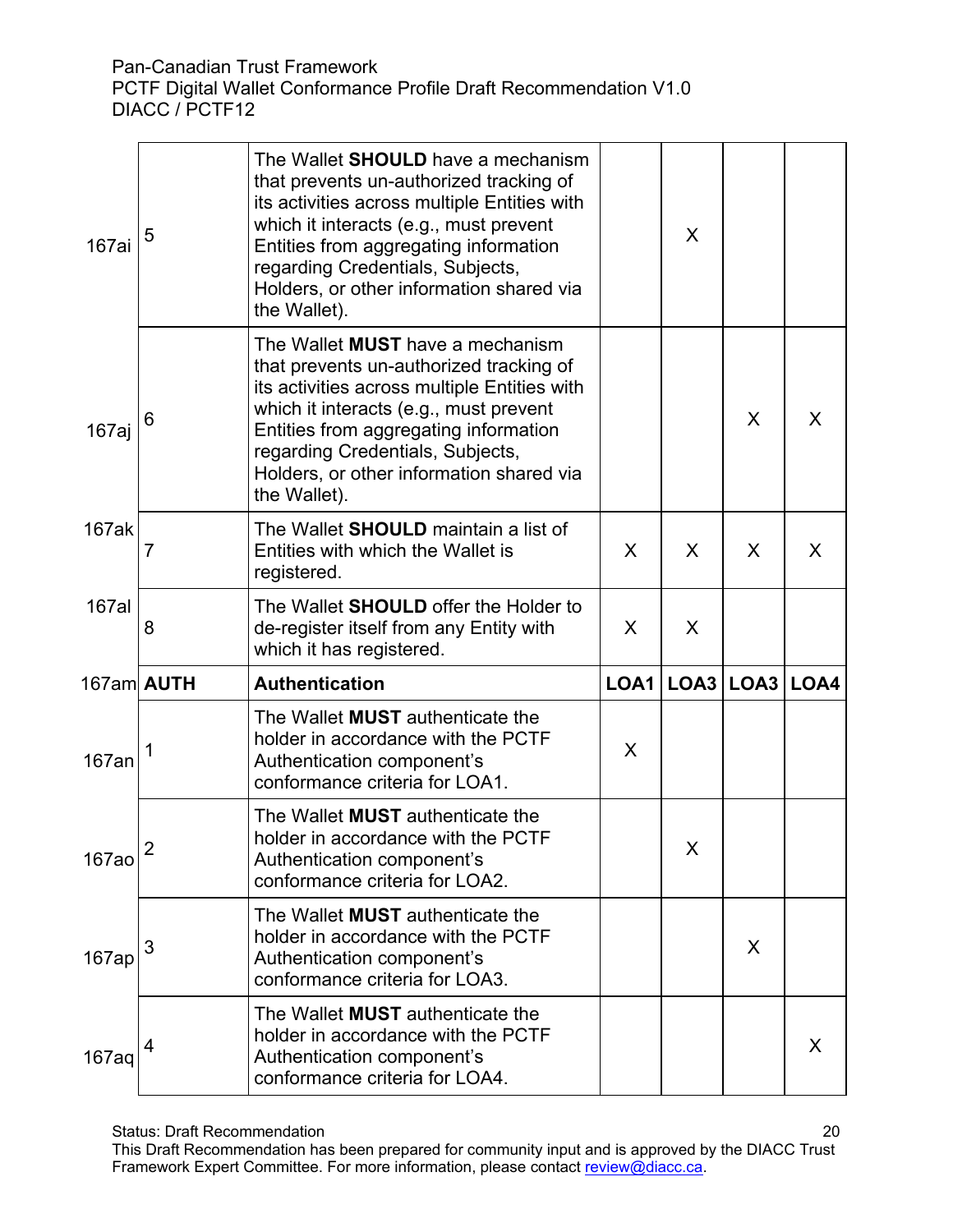| 167ar        | 5            | The Wallet SHOULD challenge the<br>Holder to Authenticate when performing<br>actions that share, change, add, or<br>delete personally identifiable information.                                                                                | X    |      |      |      |
|--------------|--------------|------------------------------------------------------------------------------------------------------------------------------------------------------------------------------------------------------------------------------------------------|------|------|------|------|
| 167as 6      |              | The Wallet <b>MUST</b> challenge the Holder<br>to Authenticate to the required LoA when<br>performing actions that share, change,<br>add, or delete personally identifiable<br>information.                                                    |      | X    | X    | X    |
| 167at        | 7            | The Wallet <b>SHOULD</b> store Credentials<br>and private keys in secure storage.<br>NOTE: Please refer to the Authentication<br>Credential Storage section of the<br>Authentication component - CDIS 17 -<br>21.                              | X    | X    |      |      |
| 167au        | 8            | The Wallet <b>MUST</b> store Credentials and<br>private keys in secure storage.<br>NOTE: Please refer to the Authentication<br>Credential Storage section of the<br><b>Authentication component - CDIS 17 -</b><br>21.                         |      |      | X    | X    |
| <b>167av</b> | 9            | The Wallet <b>SHOULD</b> record and<br>securely store information (e.g., time,<br>date, user identification) regarding<br>authentication events. The Wallet must<br>conform to PCTF Authentication<br>component conformance criteria 1 and 5.  | X    |      |      |      |
| $167$ aw     | 10           | The Wallet MUST record and securely<br>store information (e.g., time, date, user<br>identifier) regarding authentication<br>events. The Wallet must conform to<br><b>PCTF Authentication component</b><br>conformance criteria 2, 3, 4, and 5. |      | X    | X    | X    |
|              | 167ax   REQU | <b>Request Verifiable Credential</b>                                                                                                                                                                                                           | LOA1 | LOA2 | LOA3 | LOA4 |
| 167ay        | 1            | The Wallet <b>MAY</b> provide a list of<br>supported Verified Issuer Organizations<br>and/or networks or trust ecosystems<br>within which it is capable of operating.                                                                          | X    | X    | X    | X    |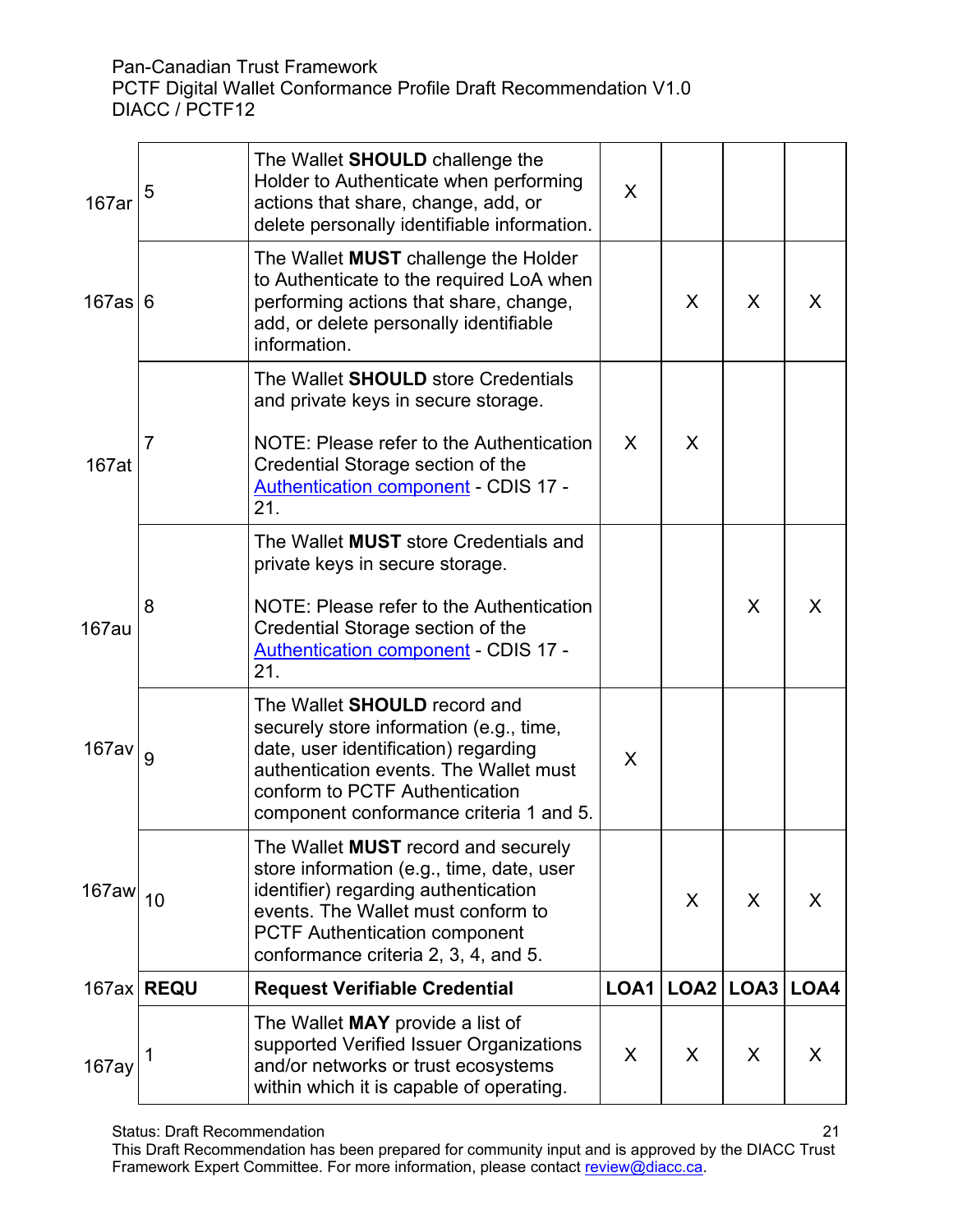| $167$ az          | 3              | The Wallet MAY allow a user to initiate<br>the request Verifiable Credential flow.                                                                                                                                          | X    | X                | X    | X.           |
|-------------------|----------------|-----------------------------------------------------------------------------------------------------------------------------------------------------------------------------------------------------------------------------|------|------------------|------|--------------|
| 167ba             | $\overline{4}$ | The Wallet MAY support requesting one<br>or more attributes from an Entity.                                                                                                                                                 | X    | X                | X    | X            |
| 167bb             | 5              | The Wallet MAY support requesting one<br>or more attributes of a Verifiable<br>Credential from another Holder.                                                                                                              | X    | X                | X    | X            |
| 167 <sub>bc</sub> | 6              | The Wallet MAY allow the user to check<br>the status of a Verifiable Credential<br>request.                                                                                                                                 | X    | X                | X    | X            |
| 167bd             | $\overline{7}$ | The Wallet <b>SHOULD</b> retain a history of<br>Verifiable Credential requests.                                                                                                                                             | X    | X                | X    | $\mathsf{X}$ |
|                   | $167$ be STOR  | <b>Store Verifiable Credential</b>                                                                                                                                                                                          | LOA1 | LOA <sub>2</sub> | LOA3 | LOA4         |
| 167bf             | $\mathbf 1$    | The Wallet <b>SHOULD</b> provide a secure<br>storage capability that conforms to<br>currently accepted standards and best<br>practices for secure storage (e.g.,<br>currently accepted best practices for<br>encryption).   | X    |                  |      |              |
| 167bg             | $\overline{2}$ | The Wallet <b>MUST</b> provide a secure<br>storage capability that conforms to<br>currently accepted standards and best<br>practices for secure storage (e.g.,<br>currently accepted Canadian standards<br>for encryption). |      | X                | X    | X            |
| 167 <sub>bh</sub> | 3              | The Wallet MAY store the storage<br>encryption key in local storage.                                                                                                                                                        | X    | X                |      |              |
| 167bi             | 4              | The Wallet <b>SHOULD</b> access the storage<br>encryption key using strong<br>authentication.                                                                                                                               | X    |                  |      |              |
| 167bj             | 5              | The Wallet <b>MUST</b> access the storage<br>encryption key using strong<br>authentication.                                                                                                                                 |      | X                | X    | X.           |
| 167bk             | 6              | The Wallet <b>SHOULD</b> provide multi-factor<br>authentication options for Holders<br>accessing secure storage.                                                                                                            | X    |                  |      |              |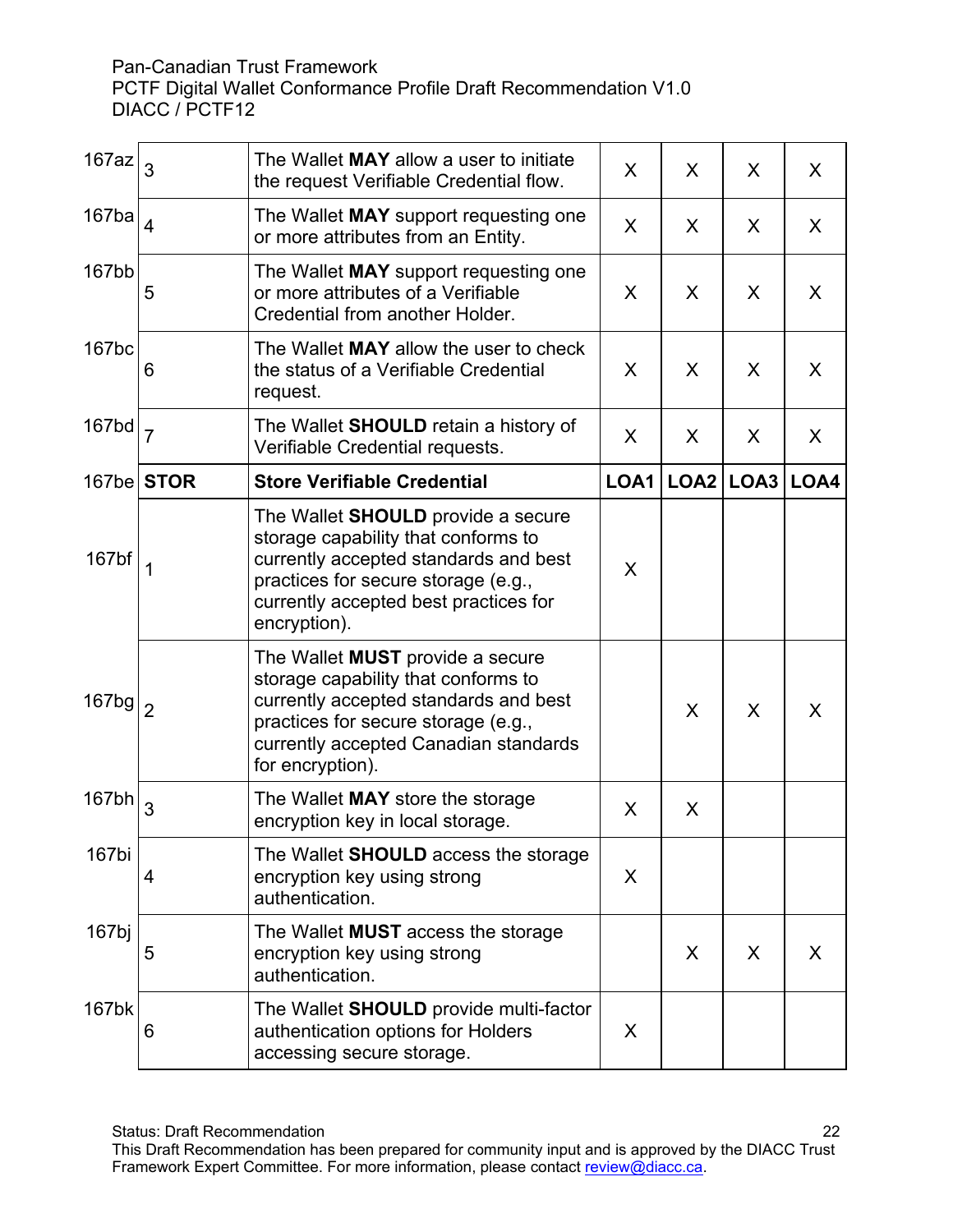| 167bl                         | 7          | The Wallet <b>MUST</b> provide multi-factor<br>authentication options for Holders<br>accessing secure storage.                                                                      |      | X | X             | X    |
|-------------------------------|------------|-------------------------------------------------------------------------------------------------------------------------------------------------------------------------------------|------|---|---------------|------|
| 167 <sub>bm</sub>             | 8          | The Wallet MAY require multi-factor<br>authentication for Holders accessing<br>secure storage.                                                                                      | X    | X |               |      |
| 167bn                         | 9          | The Wallet SHOULD require multi-factor<br>authentication for Holders accessing<br>secure storage.                                                                                   |      |   | X             | X    |
|                               | 167bo MANA | <b>Manage Verifiable Credential</b>                                                                                                                                                 | LOA1 |   | $LOA2$ $LOA3$ | LOA4 |
| 167bp                         | 1          | The Wallet SHOULD support displaying<br>all attributes of a Verifiable Credential.                                                                                                  | X    |   |               |      |
| $167$ bq $\vert$ <sub>2</sub> |            | The Wallet <b>MUST</b> support displaying all<br>attributes of a Verifiable Credential.                                                                                             |      | X | X             | X    |
| 167br                         | 3          | The Wallet <b>MUST</b> allow the Holder to<br>delete Credentials from the Wallet.                                                                                                   | X    | X | X             | X    |
| <b>167bs</b>                  | 4          | The Wallet SHOULD record Credential<br>management events in an audit log. The<br>Wallet must conform to PCTF<br>Authentication component conformance<br>criteria 1 and 5.           | X    |   |               |      |
| 167 <sub>bt</sub>             | 5          | The Wallet MUST record Credential<br>management events in an audit log. The<br>Wallet must conform to PCTF<br>Authentication component conformance<br>criteria $2, 3, 4$ , and $5.$ |      | X | X             | X    |
| 167bu                         | 6          | The Wallet <b>SHOULD</b> record Credential<br>management events in an audit log<br>stored in a secure storage area.                                                                 |      |   | X             | X    |
| 167bv                         | 7          | The Wallet <b>SHOULD</b> indicate to the<br>Holder the current status of Credentials<br>(e.g., whether the Credential has expired<br>or has been revoked).                          | X    |   |               |      |
| <b>167bw</b>                  | 8          | The Wallet <b>MUST</b> indicate to the Holder<br>the current status of Credentials (e.g.,<br>whether the Credential has expired or<br>has been revoked).                            |      | X | X             | X    |

This Draft Recommendation has been prepared for community input and is approved by the DIACC Trust Framework Expert Committee. For more information, please contact <u>review@diacc.ca</u>.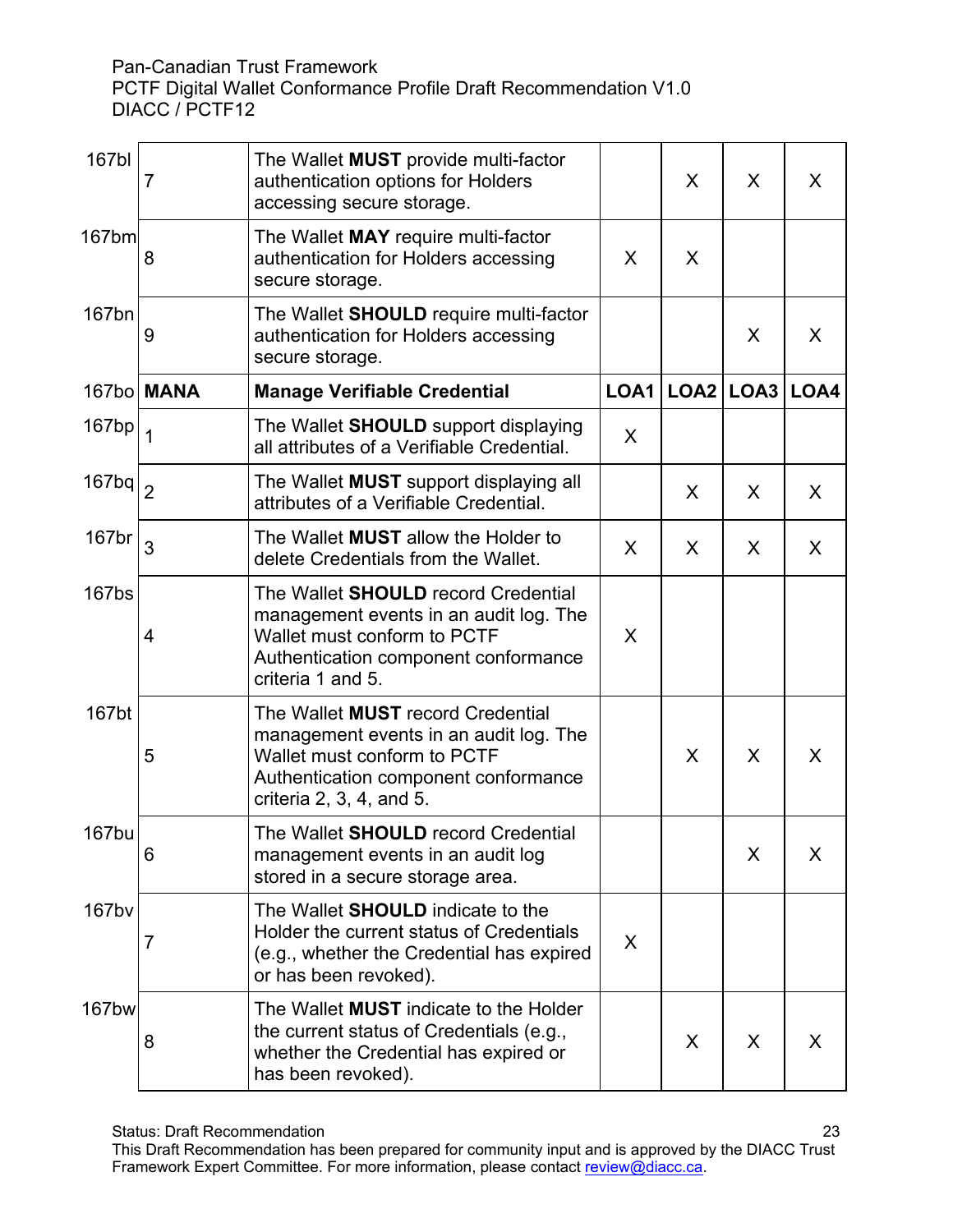| $167$ bx             | 9           | The Wallet <b>SHOULD</b> allow the Holder to<br>request revocation of a Credential.                                                                                         | $\sf X$ | X | X                    | X |
|----------------------|-------------|-----------------------------------------------------------------------------------------------------------------------------------------------------------------------------|---------|---|----------------------|---|
| $167$ by             | <b>DISP</b> | <b>Display Verifiable Credentials</b>                                                                                                                                       | LOA1    |   | LOA2   LOA3   LOA4   |   |
| $167$ <sub>bz</sub>  | 1           | The Wallet MUST enable the Holder to<br>browse a list of all Credentials stored<br>within it and display the details of any<br>Credential selected by a Holder.             | X       | X | X                    | X |
| 167 <sub>ca</sub>    | 2           | The Wallet MUST be enable its Holder to<br>select a specific Credential and display<br>its details and Attributes.                                                          | X       | X | X                    | X |
| $167cb$   3          |             | The Wallet MAY record that an Holder<br>has displayed a Credential or<br>Credentials and which Credential or<br>Credentials have been displayed and<br>when.                | X       | X | X                    |   |
| $167cc$ 4            |             | The Wallet <b>SHOULD</b> record that an<br>Holder has displayed a Credential or<br>Credentials and which Credential or<br>Credentials have been displayed and<br>when.      |         |   |                      | X |
| $167cd$ <sub>5</sub> |             | The Wallet SHOULD implement best<br>practices for the prevention of<br>unintentional or malicious screen<br>recording while displaying Credential<br>Attributes or details. | X       | X |                      |   |
| 167 <sub>ce</sub>    | <b>REND</b> | <b>Render Verifiable Credential</b>                                                                                                                                         | LOA1    |   | $LOA2$ $LOA3$ $LOA4$ |   |
| 167 <sub>cf</sub>    |             | The Wallet SHOULD support<br>accessibility standards when rendering<br>Credentials.                                                                                         | X       | X | $\mathsf{X}$         | X |
| 167cg                | 2           | The Wallet <b>SHOULD</b> provide the holder<br>with the ability to reveal or mask specific<br>Attributes.                                                                   | X       | X | X                    | X |
| 167ch                | 3           | The Wallet SHOULD provide the holder<br>with the ability to render Credentials in a<br>human recognizable format.                                                           | X       | X | X                    | X |
| 167ci                | 4           | The Wallet SHOULD support localization<br>in rendering the Credential.                                                                                                      | X       | X | X                    | X |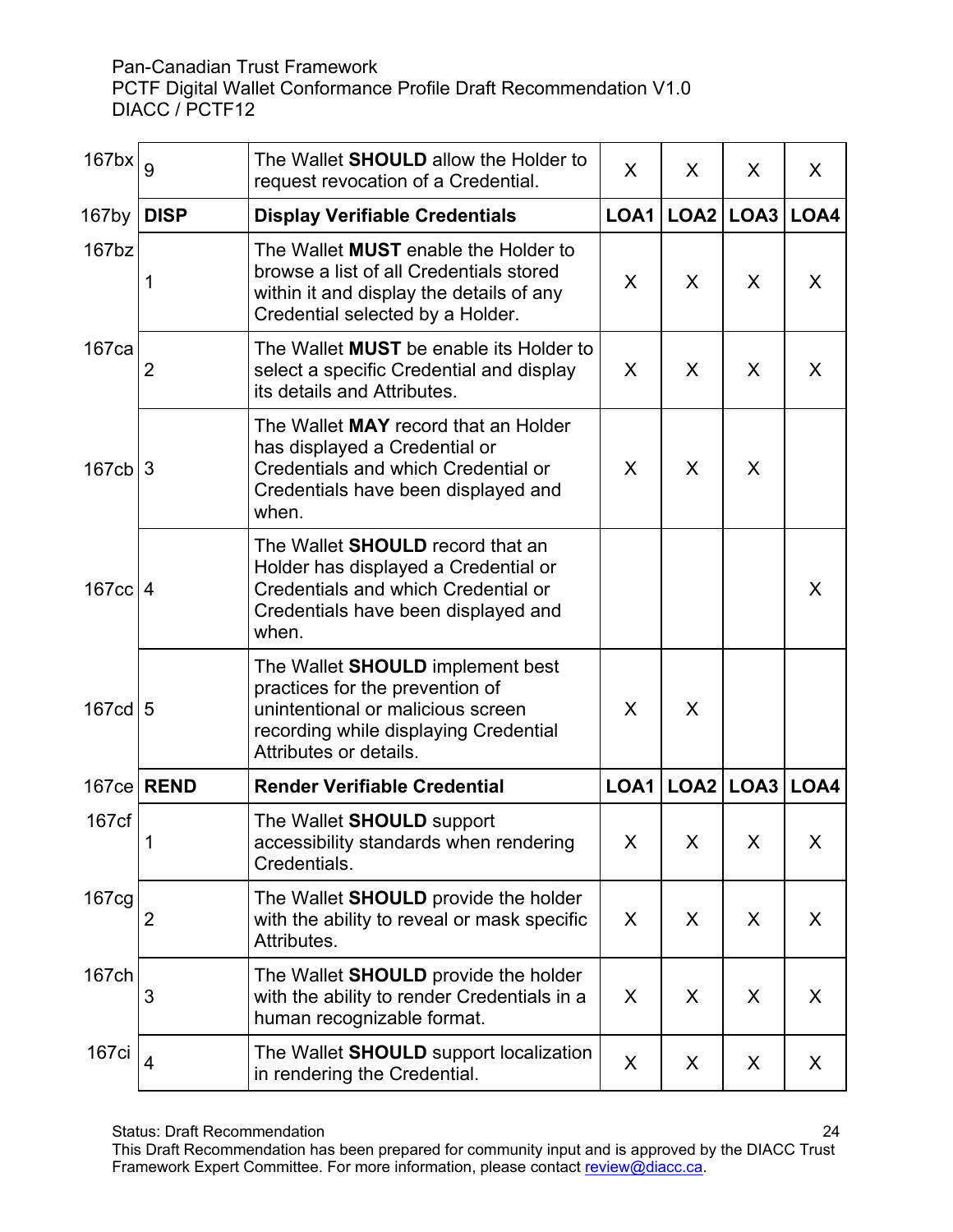| 167cj             | <b>PRES</b>    | <b>Present Proof</b>                                                                                                                                                                                                                     |   | LOA1   LOA2   LOA3   LOA4 |   |         |
|-------------------|----------------|------------------------------------------------------------------------------------------------------------------------------------------------------------------------------------------------------------------------------------------|---|---------------------------|---|---------|
| 167ck             | 1              | The Wallet <b>MUST</b> request permission<br>from the Wallet holder to present a proof<br>when requested.                                                                                                                                | X | X                         | X | $\sf X$ |
| 167cl             | $\overline{2}$ | The Wallet <b>MUST</b> display the requested<br>attributes for a proof request.                                                                                                                                                          | X | X                         | X | X       |
| 167cm             | 3              | The Wallet <b>MUST</b> allow the Holder to<br>authorize zero or more proofs to be sent<br>when more than one proof is requested<br>by an Entity in a single request.                                                                     | X | X                         | X | X.      |
| 167cn             | $\overline{4}$ | The Wallet MAY allow the Holder to<br>select which Attributes are provided in a<br>proof before it is sent to the requester.                                                                                                             | X | X                         | X | X       |
| <b>167co</b>      | 5              | The Wallet <b>SHOULD</b> allow an Holder to<br>present a proof without an explicit proof<br>request.                                                                                                                                     | X | X                         | X | X       |
| 167cp             | 6              | The Wallet <b>SHOULD</b> allow selective<br>disclosure of proof attributes from any<br>Credential.                                                                                                                                       | X | X                         | X | X       |
| 167 <sub>cq</sub> | 7              | The Wallet SHOULD support zero<br>knowledge proofs and Derived<br>Predicates.                                                                                                                                                            | X | X                         | X | $\sf X$ |
| 167cr             | 8              | The Wallet's Holder <b>SHOULD</b> be notified<br>of proof requests.                                                                                                                                                                      | X |                           |   |         |
| <b>167cs</b>      | 9              | The Wallet <b>MUST</b> record all proof<br>requests.                                                                                                                                                                                     | X | X                         | X | X       |
| 167ct             | 10             | The Wallet MAY allow the Holder to<br>establish pre-request approval or<br>rejection of requests of a specific proof<br>from a specific Entities.                                                                                        | X | X                         | X |         |
| <b>167cu</b>      | 11             | The Wallet <b>SHOULD</b> retain a history of<br>proof requests for a predetermined<br>period of time appropriate to the<br>implementation. This period must be<br>communicated with the Holder in<br>advance of their use of the wallet. | X | X                         |   |         |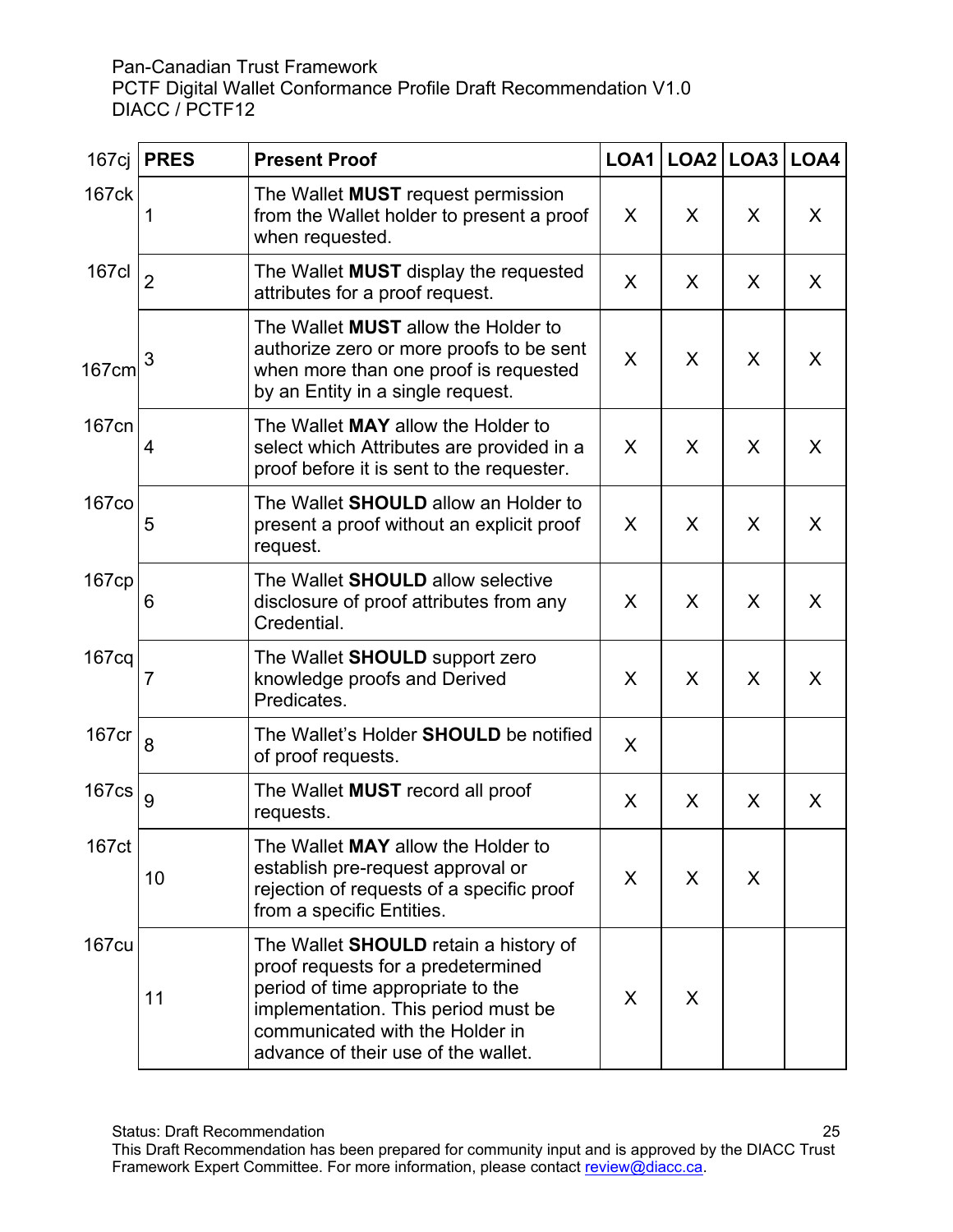| <b>167cv</b>      | 12                  | The Wallet <b>MUST</b> retain a history of<br>proof requests for a predetermined<br>period of time appropriate to the<br>implementation. This period must be<br>available to the Holder in advance of<br>their use of the wallet.                                                                                                              |      |           | X | X.      |
|-------------------|---------------------|------------------------------------------------------------------------------------------------------------------------------------------------------------------------------------------------------------------------------------------------------------------------------------------------------------------------------------------------|------|-----------|---|---------|
| $167$ cw          | 13                  | The Wallet <b>SHOULD</b> retain a history of<br>proof presentation.                                                                                                                                                                                                                                                                            | X    | X         |   |         |
| 167 <sub>cx</sub> | 14                  | The Wallet <b>MUST</b> retain a history of<br>proof presentation for a predetermined<br>period of time appropriate to the<br>implementation. This period must be<br>available to the Holder in advance of<br>their use of the wallet.                                                                                                          |      |           | X | X       |
|                   | $167cy$ <b>EXPR</b> | <b>Express Consent</b>                                                                                                                                                                                                                                                                                                                         | LOA1 | LOG2 LOG3 |   | LOA4    |
| $167cz$   1       |                     | The Wallet <b>MUST</b> request consent to<br>share information or Credentials from the<br>Holder (i.e., the Holder) according to the<br>criteria set forth in the PCTF Notice and<br>Consent component.                                                                                                                                        | X    | X         | X | X       |
| 167 <sub>da</sub> | $\overline{2}$      | The Wallet MUST allow the Holder to<br>approve or reject the consent request.                                                                                                                                                                                                                                                                  | X    | X         | X | $\sf X$ |
| 167db             | 3                   | The Wallet <b>SHOULD</b> record a history of<br>consent requests, including information<br>regarding whether approval was granted<br>or rejected. This should be retained for a<br>predetermined period of time appropriate<br>to the implementation. This period must<br>be available to the Holder in advance of<br>their use of the wallet. | X    |           |   |         |
| 167dc             | 4                   | The Wallet <b>MUST</b> retain a history of<br>consent requests, including information<br>regarding whether approval was granted<br>or rejected.                                                                                                                                                                                                |      | X         | X | $\sf X$ |